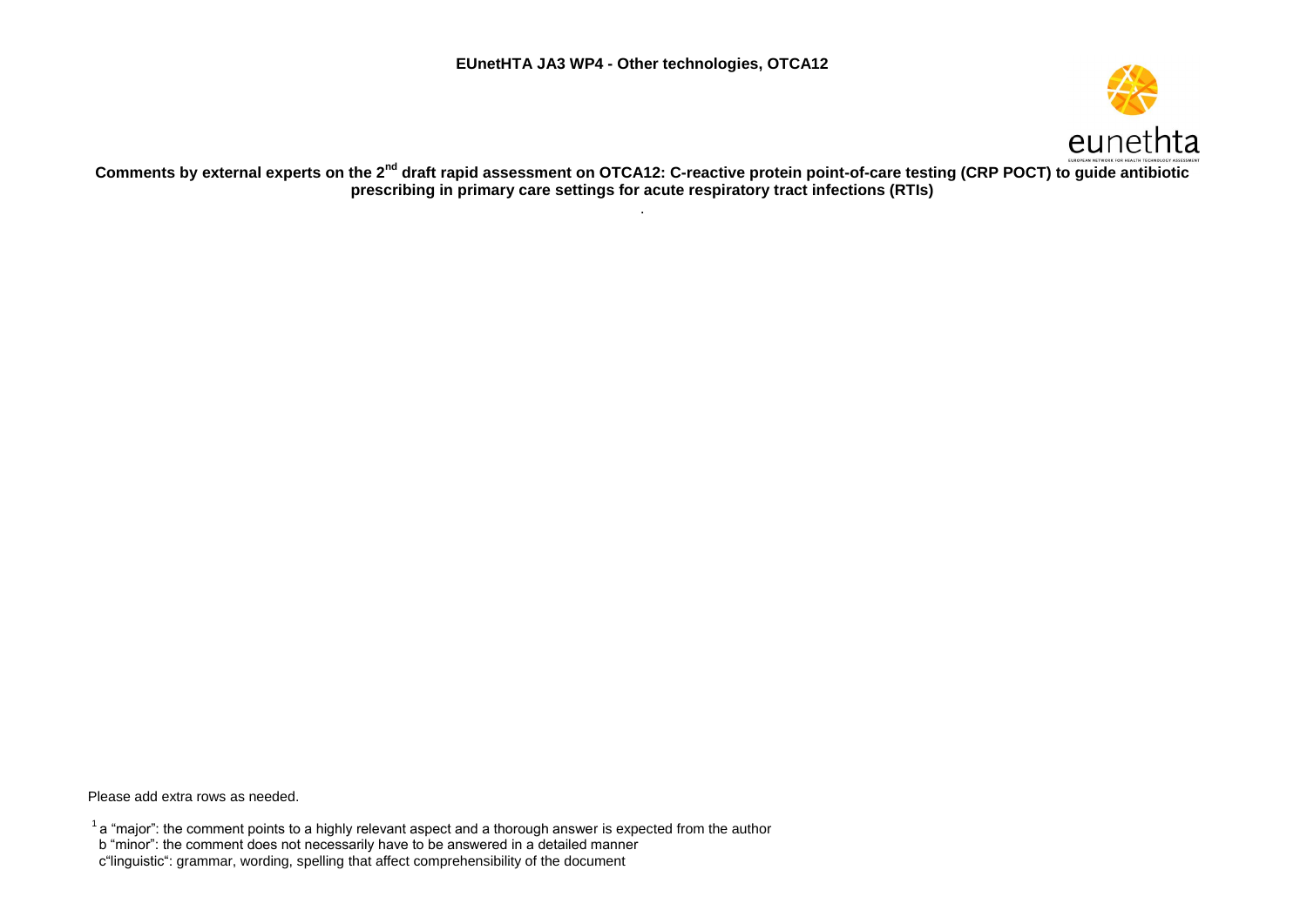

|                                                                             |                                                                                                           |                            |                                                                                                                                                                                                                                                                                                                                                                                                                                                                                                                                                                                                                                                                                                         |                                                                                                                                                                                                                                                                                     | eunethra                                                                                                                                                                                                                                                                                                                                                       |
|-----------------------------------------------------------------------------|-----------------------------------------------------------------------------------------------------------|----------------------------|---------------------------------------------------------------------------------------------------------------------------------------------------------------------------------------------------------------------------------------------------------------------------------------------------------------------------------------------------------------------------------------------------------------------------------------------------------------------------------------------------------------------------------------------------------------------------------------------------------------------------------------------------------------------------------------------------------|-------------------------------------------------------------------------------------------------------------------------------------------------------------------------------------------------------------------------------------------------------------------------------------|----------------------------------------------------------------------------------------------------------------------------------------------------------------------------------------------------------------------------------------------------------------------------------------------------------------------------------------------------------------|
| <b>Comment from</b><br><b>Insert your</b><br>name, title and<br>affiliation | Page<br>number<br><b>Insert</b><br>'general' if<br>your<br>comment<br>relates to<br>the whole<br>document | Line/<br>section<br>number | <b>Comment and suggestion for rewording</b><br>Please insert each new comment in a new row.                                                                                                                                                                                                                                                                                                                                                                                                                                                                                                                                                                                                             | <b>Character of</b><br>comment<br>• 'major' <sup>a</sup> =1<br>$\bullet$ 'minor' <sup>b</sup> = 2<br>$\bullet$ 'linguistic' <sup>c</sup> =3<br><b>Please indicate</b><br>your choice by<br>writing the<br>according<br>number in this<br>field, e.g. for<br>major choose<br>$"1"$ . | Author's reply                                                                                                                                                                                                                                                                                                                                                 |
| Elizabeth<br>Beech, NHS<br>Improvement                                      | Document<br>Title                                                                                         |                            | Suggest consider defining the population in the title to ensure clarity to the<br>reader/user:<br>C-REACTIVE PROTEIN POINT-OF-CARE TESTING (CRP POCT) TO<br>GUIDE ANTIBIOTIC PRESCRIBING IN PRIMARY CARE SETTINGS FOR<br>ACUTE RESPIRATORY TRACT INFECTIONS (RTIS) in adults and<br>children.                                                                                                                                                                                                                                                                                                                                                                                                           |                                                                                                                                                                                                                                                                                     | Thank you. Unfortunately unable to<br>amend the name of the REA at this<br>point.                                                                                                                                                                                                                                                                              |
| Elizabeth<br>Beech, NHS<br>Improvement                                      | 3                                                                                                         |                            | Elizabeth Beech, National Project Lead - Healthcare<br>Acquired Infection and Antimicrobial Resistance, NHS<br>Improvement, England                                                                                                                                                                                                                                                                                                                                                                                                                                                                                                                                                                     |                                                                                                                                                                                                                                                                                     | Changed thank you                                                                                                                                                                                                                                                                                                                                              |
| <b>Summary</b>                                                              |                                                                                                           |                            |                                                                                                                                                                                                                                                                                                                                                                                                                                                                                                                                                                                                                                                                                                         |                                                                                                                                                                                                                                                                                     |                                                                                                                                                                                                                                                                                                                                                                |
| Elizabeth<br>Beech, NHS<br>Improvement                                      | 8                                                                                                         | $14 - 17$                  | 'How does the analytical performance of the commercially available CE-<br>marked CRP point of-care tests marketed for use in primary care compare<br>with standard laboratory CRP measurement and with each other? That is,<br>are they likely to have equivalent effectiveness in terms of changes in<br>antibiotic prescribing? (SR3 - analytical performance)'<br>There are 2 different questions here that have been linked in a slightly<br>confusing statement that relates to a single question<br>Diagnostic accuracy between tests<br>1.<br>2. Impact of use of CRP testing on antibiotic prescribing<br>It would be helpful to rephrase the content in these lines to clarify the<br>question |                                                                                                                                                                                                                                                                                     | Agreed - have rephrased this in the<br>summary and elsewhere in the<br>document to provide clarity as to the<br>questions that would be answered<br>by the three systematic reviews and<br>in particular the distinction between<br>diagnostic test accuracy (of CRP)<br>and the analytical performance<br>(which addressed the performance<br>of the devices) |
| <b>Nuala</b><br>O'Connor, ICGP'<br><b>GP Lead HSE</b><br>Clinical           | 8                                                                                                         | 30-34                      | Consider reword in the context of CRP as a rule-out test:<br>'In the context of patients presenting to primary care with acute RTIs, the<br>aim of CRP POCT is to rule out serious bacterial infections thereby                                                                                                                                                                                                                                                                                                                                                                                                                                                                                         |                                                                                                                                                                                                                                                                                     | Reworded as suggested                                                                                                                                                                                                                                                                                                                                          |

 $1$  a "major": the comment points to a highly relevant aspect and a thorough answer is expected from the author

b "minor": the comment does not necessarily have to be answered in a detailed manner

c"linguistic": grammar, wording, spelling that affect comprehensibility of the document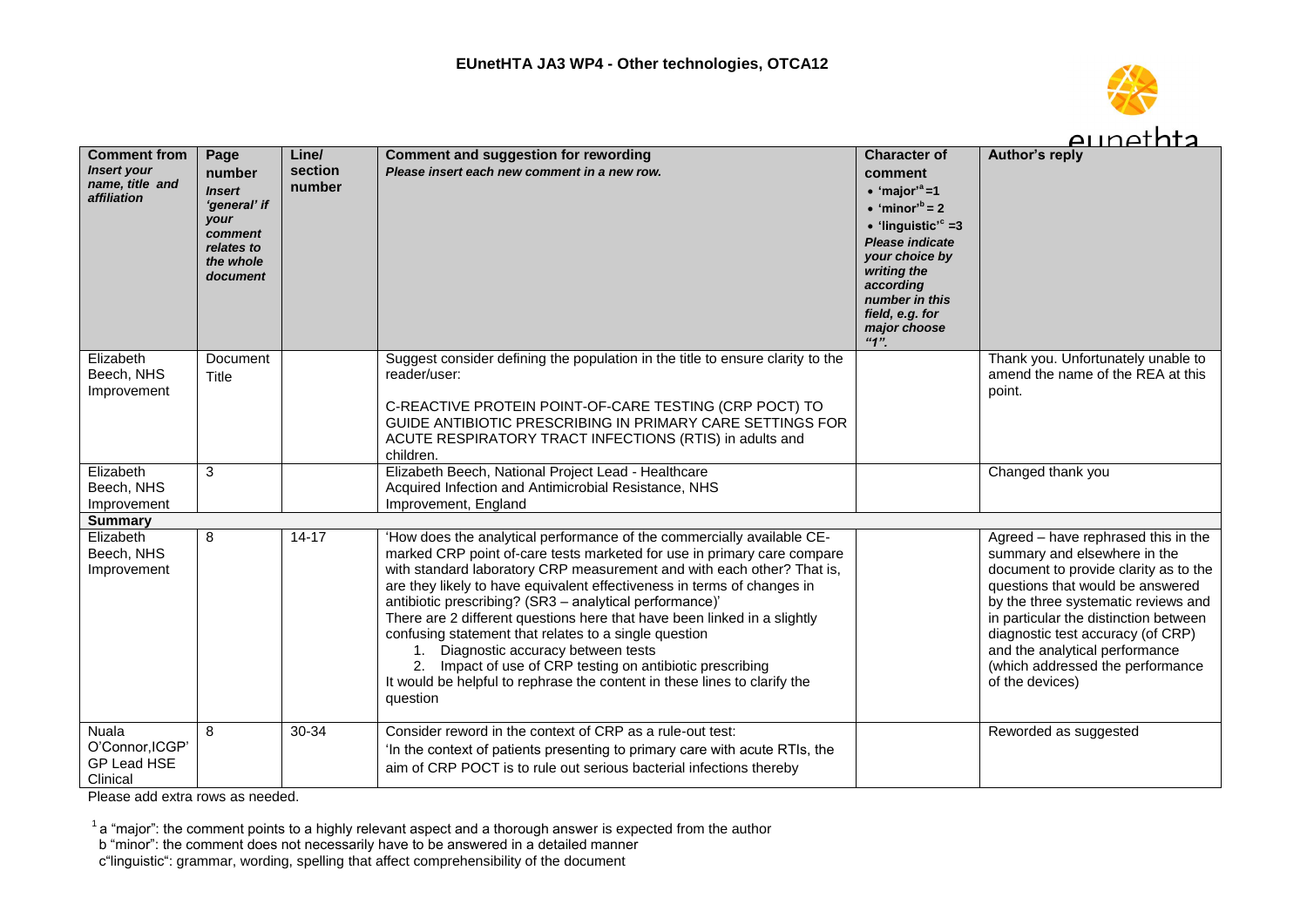

|                                                                             |                                                                                                           |                            |                                                                                                                                                                                                                                                                                                                                                                                                                                                                                                                                                                                                                                                                                                                                                                             |                                                                                                                                                                                                                                                                                  | <u>Alinethta</u>                                                                                                                                                                                                                                                                                                                                                                                                                                |
|-----------------------------------------------------------------------------|-----------------------------------------------------------------------------------------------------------|----------------------------|-----------------------------------------------------------------------------------------------------------------------------------------------------------------------------------------------------------------------------------------------------------------------------------------------------------------------------------------------------------------------------------------------------------------------------------------------------------------------------------------------------------------------------------------------------------------------------------------------------------------------------------------------------------------------------------------------------------------------------------------------------------------------------|----------------------------------------------------------------------------------------------------------------------------------------------------------------------------------------------------------------------------------------------------------------------------------|-------------------------------------------------------------------------------------------------------------------------------------------------------------------------------------------------------------------------------------------------------------------------------------------------------------------------------------------------------------------------------------------------------------------------------------------------|
| <b>Comment from</b><br><b>Insert your</b><br>name, title and<br>affiliation | Page<br>number<br><b>Insert</b><br>'general' if<br>your<br>comment<br>relates to<br>the whole<br>document | Line/<br>section<br>number | <b>Comment and suggestion for rewording</b><br>Please insert each new comment in a new row.                                                                                                                                                                                                                                                                                                                                                                                                                                                                                                                                                                                                                                                                                 | <b>Character of</b><br>comment<br>$\bullet$ 'maior' <sup>a</sup> =1<br>$\bullet$ 'minor' <sup>b</sup> = 2<br>$\bullet$ 'linguistic' <sup>c</sup> =3<br>Please indicate<br>your choice by<br>writing the<br>according<br>number in this<br>field, e.g. for<br>major choose<br>"1" | Author's reply                                                                                                                                                                                                                                                                                                                                                                                                                                  |
| Programme,<br><b>HCAI-AMR</b>                                               |                                                                                                           |                            | supporting a decision not to prescribe an antibiotic for those who are<br>unlikely to benefit from treatment.'                                                                                                                                                                                                                                                                                                                                                                                                                                                                                                                                                                                                                                                              |                                                                                                                                                                                                                                                                                  |                                                                                                                                                                                                                                                                                                                                                                                                                                                 |
| Elizabeth<br>Beech, NHS<br>Improvement                                      | 9                                                                                                         | $15 - 16$                  | 'It is estimated that LRTIs were the fifth leading cause of death and the<br>leading infectious cause of death worldwide in 2015' This is a somewhat<br>misleading statement in this EU HTA context, and it would be more<br>accurate to detail the cause of death, age of people, and country of death<br>as a large proportion of these deaths are in children in Low Income<br>Countries for whom vaccination and antibiotics have reduced accessibility.<br>Advise rephrase to reflect this and note the following sentence reports a<br>lack of EU data. NICE CG 191 report incidence of community acquired<br>pneumonia in context of primary care RTI presentations and associated<br>mortality rates<br>https://www.nice.org.uk/guidance/cg191/chapter/Introduction |                                                                                                                                                                                                                                                                                  | Rephrased as follows to reflect data<br>from high income countrie:<br>Worldwide, LRTIs, and in particular,<br>pneumonia are associated with<br>substantial morbidity and mortality.<br>While the disease burden is lower in<br>high-income countries, reflecting<br>better access to vaccines and<br>antibiotics, LRTIs still contribute to<br>increased morbidity and mortality<br>particularly in children aged < 5<br>years and the elderly. |
| Elizabeth<br>Beech, NHS<br>Improvement                                      | 9                                                                                                         | $17 - 21$                  | Missing data reporting the RTI activity in primary care in UK NICE CG 69<br>report in 1.3.1 a quarter of the population will visit the GP due to an RTI<br>each year - incidence of RTI consultations in primary care from this<br>reference: Ashworth M, Charlton J, Ballard K et al. (2005) Variations in<br>antibiotic prescribing and consultation rates for acute respiratory infection<br>in UK general practices 1995-2000. British Journal of General Practice 55:<br>603-8<br>https://www.nice.org.uk/guidance/cg69/evidence/full-guideline-pdf-<br>196853293<br>and more recently rates of RTIs in England                                                                                                                                                        |                                                                                                                                                                                                                                                                                  | Thank you. Have limited the<br>country-specific data included in the<br>summary due to recommended<br>word count restrictions.                                                                                                                                                                                                                                                                                                                  |

 $1$  a "major": the comment points to a highly relevant aspect and a thorough answer is expected from the author

b "minor": the comment does not necessarily have to be answered in a detailed manner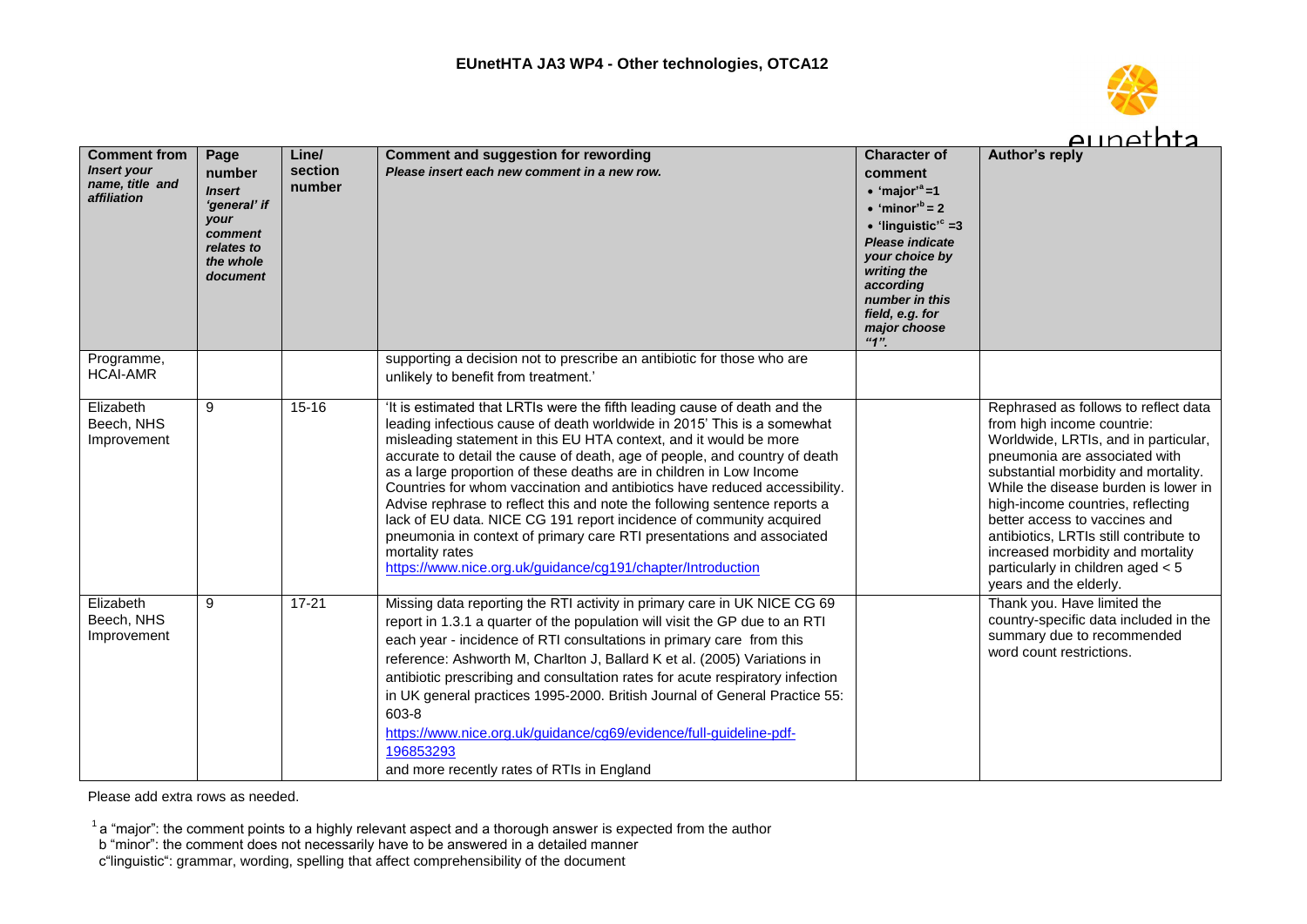

|                                                                                       |                                                                                                           |                            |                                                                                                                                                                                                                                                                                                                                                                                                                                                                                                                                                               |                                                                                                                                                                                                                                                                                  | <u>aunethta</u>                                                                                                                                                                                                                                                                                                                                                                                                                                                                   |
|---------------------------------------------------------------------------------------|-----------------------------------------------------------------------------------------------------------|----------------------------|---------------------------------------------------------------------------------------------------------------------------------------------------------------------------------------------------------------------------------------------------------------------------------------------------------------------------------------------------------------------------------------------------------------------------------------------------------------------------------------------------------------------------------------------------------------|----------------------------------------------------------------------------------------------------------------------------------------------------------------------------------------------------------------------------------------------------------------------------------|-----------------------------------------------------------------------------------------------------------------------------------------------------------------------------------------------------------------------------------------------------------------------------------------------------------------------------------------------------------------------------------------------------------------------------------------------------------------------------------|
| <b>Comment from</b><br><b>Insert your</b><br>name, title and<br>affiliation           | Page<br>number<br><b>Insert</b><br>'general' if<br>your<br>comment<br>relates to<br>the whole<br>document | Line/<br>section<br>number | <b>Comment and suggestion for rewording</b><br>Please insert each new comment in a new row.                                                                                                                                                                                                                                                                                                                                                                                                                                                                   | <b>Character of</b><br>comment<br>$\bullet$ 'major' <sup>a</sup> =1<br>$\bullet$ 'minor' <sup>b</sup> = 2<br>$\bullet$ 'linguistic' <sup>c</sup> =3<br>Please indicate<br>your choice by<br>writing the<br>according<br>number in this<br>field, e.g. for<br>major choose<br>"1" | <b>Author's reply</b>                                                                                                                                                                                                                                                                                                                                                                                                                                                             |
|                                                                                       |                                                                                                           |                            | https://www.bmj.com/content/354/bmj.i3410                                                                                                                                                                                                                                                                                                                                                                                                                                                                                                                     |                                                                                                                                                                                                                                                                                  |                                                                                                                                                                                                                                                                                                                                                                                                                                                                                   |
|                                                                                       |                                                                                                           |                            | Advise consider inclusion of this data in addition to that already reported                                                                                                                                                                                                                                                                                                                                                                                                                                                                                   |                                                                                                                                                                                                                                                                                  |                                                                                                                                                                                                                                                                                                                                                                                                                                                                                   |
| Elizabeth<br>Beech, NHS<br>Improvement                                                | 9                                                                                                         | 39                         | The number of current deaths due to AMR are stated; it would be useful to<br>include the (newly published) EU predictions of deaths in the future also to<br>add context to why reducing unecessary antibiotic use matters                                                                                                                                                                                                                                                                                                                                    |                                                                                                                                                                                                                                                                                  | Added text as suggested:<br>AMR contributed to an estimated<br>33,000 deaths in the EU in 2015,<br>with the highest burden in infants<br>(aged < one year) and those aged<br>65 years or older. AMR is estimated<br>to cost the EU €1.5 billion each year<br>due to extra healthcare costs and<br>productivity losses. Prudent use of<br>antibiotics to prevent development<br>of AMR is an important component<br>of the 2017 EU action plan against<br>antimicrobial resistance |
| Martin<br>Cormican,<br>Consultant<br>Microbiologist<br>National Lead<br>for HCAI/AMR. | 10                                                                                                        |                            | With the exception of AMR, there is no reference to the harms associated<br>with antibotic treatment. While antibiotic-related adverse events (AEs) are<br>common, serious AEs are rare. This could be explained in terms of the<br>relative NNT to NNH for a particular RTI. By prescribing an antibiotic to a<br>patient with a viral RTI, there is no benefit, but there is the prospect of<br>harm through adverse drug events and it will potentially contribute to<br>increased antimicrobial resistance at both the individual and community<br>level. |                                                                                                                                                                                                                                                                                  | Thank you - text added to this<br>effect, both in the summary and to<br>Health Burden chapter [A0006]                                                                                                                                                                                                                                                                                                                                                                             |
| Elizabeth<br>Beech, NHS                                                               | 11                                                                                                        | $14 + 21$                  | It would be useful to include brief statement about the countries in which<br>the studies occurred; both effectiveness and analytic performance                                                                                                                                                                                                                                                                                                                                                                                                               |                                                                                                                                                                                                                                                                                  | Added note that 10/12 effectiveness<br>studies undertaken in Europe                                                                                                                                                                                                                                                                                                                                                                                                               |

- b "minor": the comment does not necessarily have to be answered in a detailed manner
- c"linguistic": grammar, wording, spelling that affect comprehensibility of the document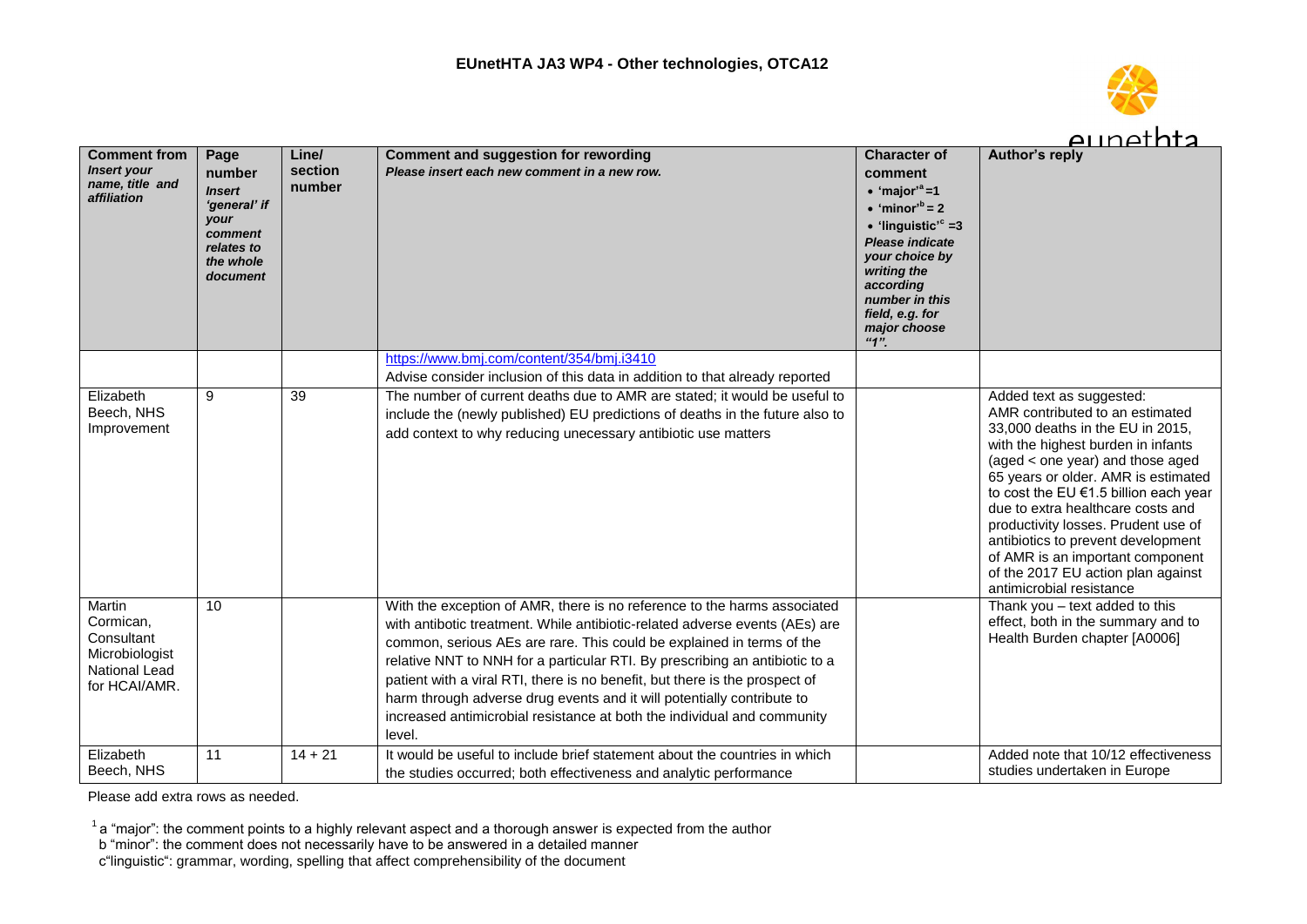

|                                                                             |                                                                                                           |                            |                                                                                                                                                                                                                                                                                                                           |                                                                                                                                                                                                                                                                                         | <u>Alinethta</u>                                                                                                                                                                                                                                                                                                                                                                                            |
|-----------------------------------------------------------------------------|-----------------------------------------------------------------------------------------------------------|----------------------------|---------------------------------------------------------------------------------------------------------------------------------------------------------------------------------------------------------------------------------------------------------------------------------------------------------------------------|-----------------------------------------------------------------------------------------------------------------------------------------------------------------------------------------------------------------------------------------------------------------------------------------|-------------------------------------------------------------------------------------------------------------------------------------------------------------------------------------------------------------------------------------------------------------------------------------------------------------------------------------------------------------------------------------------------------------|
| <b>Comment from</b><br><b>Insert your</b><br>name, title and<br>affiliation | Page<br>number<br><b>Insert</b><br>'general' if<br>your<br>comment<br>relates to<br>the whole<br>document | Line/<br>section<br>number | <b>Comment and suggestion for rewording</b><br>Please insert each new comment in a new row.                                                                                                                                                                                                                               | <b>Character of</b><br>comment<br>$\bullet$ 'major' <sup>a</sup> =1<br>$\bullet$ 'minor' <sup>b</sup> = 2<br>$\bullet$ 'linguistic' <sup>c</sup> =3<br><b>Please indicate</b><br>your choice by<br>writing the<br>according<br>number in this<br>field, e.g. for<br>major choose<br>"1" | Author's reply                                                                                                                                                                                                                                                                                                                                                                                              |
| Improvement                                                                 |                                                                                                           |                            |                                                                                                                                                                                                                                                                                                                           |                                                                                                                                                                                                                                                                                         |                                                                                                                                                                                                                                                                                                                                                                                                             |
| Elizabeth<br>Beech, NHS<br>Improvement                                      | 12                                                                                                        | $\overline{7}$             | 'Two studies (one RCT and one non-randomised study) provided<br>information on whether antibiotics'<br>It would be consistent to include the N= data to this section as has been<br>done previously                                                                                                                       |                                                                                                                                                                                                                                                                                         | Added thank you                                                                                                                                                                                                                                                                                                                                                                                             |
| Elizabeth<br>Beech, NHS<br>Improvement                                      | 12                                                                                                        | 20                         | 'Studies showed point estimates in favour of usual care when considering<br>the number of patients'<br>It would be consistent to include the number (N) of studies that reported<br>re-consultation                                                                                                                       |                                                                                                                                                                                                                                                                                         | The number (RCTs n=4524) is<br>included along witth the RR.                                                                                                                                                                                                                                                                                                                                                 |
| Elizabeth<br>Beech, NHS<br>Improvement                                      | $\overline{12}$                                                                                           | 24                         | 'None of the included studies reported on physician satisfaction with CRP<br>POCT. Patients were'<br>It would be consistent to include the number (N) of studies that reported<br>patient satisfaction                                                                                                                    |                                                                                                                                                                                                                                                                                         | Added thank you.                                                                                                                                                                                                                                                                                                                                                                                            |
| Elizabeth<br>Beech, NHS<br>Improvement                                      | $\overline{12}$                                                                                           | 29                         | 'Only two studies included children and in each case the effect of CRP<br>POCT on the prescription of antibiotics was similar in both adults and<br>children'<br>This phrasing could be confusing. Suggect rephrase as 'All studies<br>included adults, with 2 studies also including children aged (state age<br>range)' |                                                                                                                                                                                                                                                                                         | Rephrased.<br>Three studies included children<br>$(n=1$ age >1 year; $n=2$ all ages) in<br>addition to adults. In the two studies<br>for which data could be extracted<br>for meta-analysis, the effect of CRP<br>POCT on prescribing of antibiotic<br>was similar in both adults and<br>children. However, one study found<br>a significant effect in both groups<br>while the other reported no effect in |

 $1$  a "major": the comment points to a highly relevant aspect and a thorough answer is expected from the author

b "minor": the comment does not necessarily have to be answered in a detailed manner

c"linguistic": grammar, wording, spelling that affect comprehensibility of the document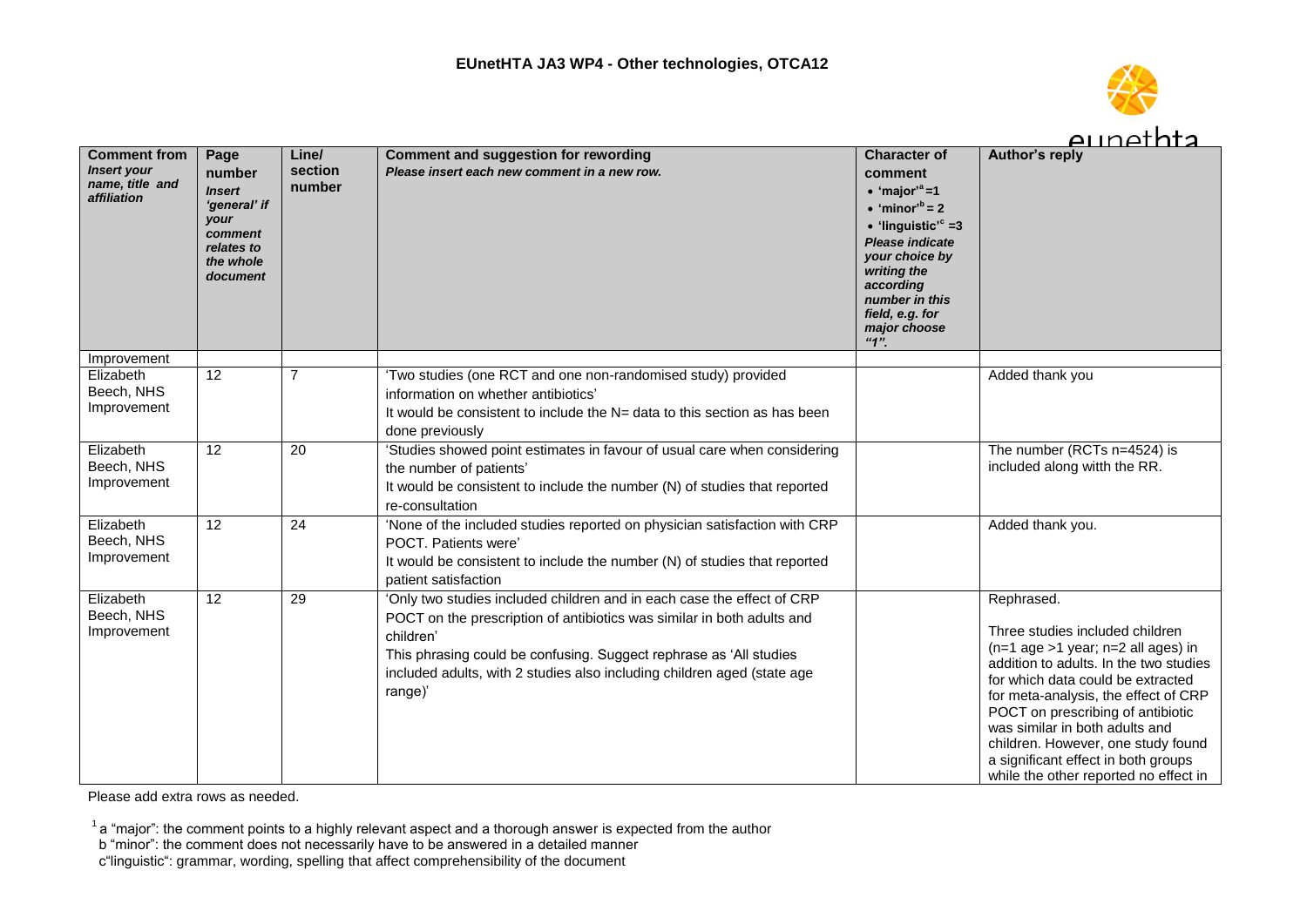

|                                                                             |                                                                                                           |                            |                                                                                                                                                                                                                                                                                                                                                                                                                                                                                                                                                                                                                                                                                                                                          |                                                                                                                                                                                                                                                                                       | eunethta                                                                                                                                                                                                                                                                                                                    |
|-----------------------------------------------------------------------------|-----------------------------------------------------------------------------------------------------------|----------------------------|------------------------------------------------------------------------------------------------------------------------------------------------------------------------------------------------------------------------------------------------------------------------------------------------------------------------------------------------------------------------------------------------------------------------------------------------------------------------------------------------------------------------------------------------------------------------------------------------------------------------------------------------------------------------------------------------------------------------------------------|---------------------------------------------------------------------------------------------------------------------------------------------------------------------------------------------------------------------------------------------------------------------------------------|-----------------------------------------------------------------------------------------------------------------------------------------------------------------------------------------------------------------------------------------------------------------------------------------------------------------------------|
| <b>Comment from</b><br><b>Insert your</b><br>name, title and<br>affiliation | Page<br>number<br><b>Insert</b><br>'general' if<br>your<br>comment<br>relates to<br>the whole<br>document | Line/<br>section<br>number | <b>Comment and suggestion for rewording</b><br>Please insert each new comment in a new row.                                                                                                                                                                                                                                                                                                                                                                                                                                                                                                                                                                                                                                              | <b>Character of</b><br>comment<br>$\cdot$ 'major' <sup>a</sup> =1<br>$\bullet$ 'minor <sup>'b</sup> = 2<br>$\bullet$ 'linguistic' <sup>c</sup> =3<br><b>Please indicate</b><br>your choice by<br>writing the<br>according<br>number in this<br>field, e.g. for<br>major choose<br>"1" | <b>Author's reply</b>                                                                                                                                                                                                                                                                                                       |
|                                                                             |                                                                                                           |                            |                                                                                                                                                                                                                                                                                                                                                                                                                                                                                                                                                                                                                                                                                                                                          |                                                                                                                                                                                                                                                                                       | both groups.<br>Information on the included studies<br>is also reported in the 'Available<br>evidence section'.                                                                                                                                                                                                             |
| Elizabeth<br>Beech, NHS<br>Improvement                                      | $\overline{12}$                                                                                           | 30                         | 'None of the retrieved studies assessed the effect of CRP POCT<br>exclusively in older adults (>65 years)'<br>It would be useful to add that N studies included adults aged >65 years but<br>did not report effect by age.<br>Note this then begs the question were patients allocated to active and<br>control/usual care by age? If not bias?                                                                                                                                                                                                                                                                                                                                                                                          |                                                                                                                                                                                                                                                                                       | Thank you. Detail on the number<br>studies added.<br>Only one study included an upper<br>age limit (65 years). However, it<br>was not possible to do a planned<br>sub-group analysis for older adults<br>(≥65 years) as none of the retrieved<br>studies assessed the effect of CRP<br>POCT exclusively in this cohort.     |
| Elizabeth<br>Beech, NHS<br>Improvement                                      | 13                                                                                                        | 17                         | 'In LRTI, antibiotics are generally only recommended for the treatment of<br>pneumonia'<br>This statement placing is inconsistent with preceeding syndrome sections<br>which do not have a similar statement. In addition what guidance is this<br>statement based on, as guidelines vary by country? In England non-<br>pneumonia LRTI in older people with co-morbidities advise use of<br>antibiotics if a bacterial infection is suspected. In contrast new NICE<br>guidance advises no antibiotics for acute sinusitis.<br>Advise consider need to include current management guidance (and if so<br>which/whose guidance), and reason for inclusion.<br>If this were a country specific report I would advise inclusion of current |                                                                                                                                                                                                                                                                                       | Have removed this sentence from<br>this section as is out of context<br>here.<br>Clarity added to later text in the<br>document around this point and<br>specifically:<br>For LRTI, the use of antibiotics is<br>recommended in patients with<br>pneumonia and in those at higher<br>risk of complications, but antibiotics |

 $1$  a "major": the comment points to a highly relevant aspect and a thorough answer is expected from the author

b "minor": the comment does not necessarily have to be answered in a detailed manner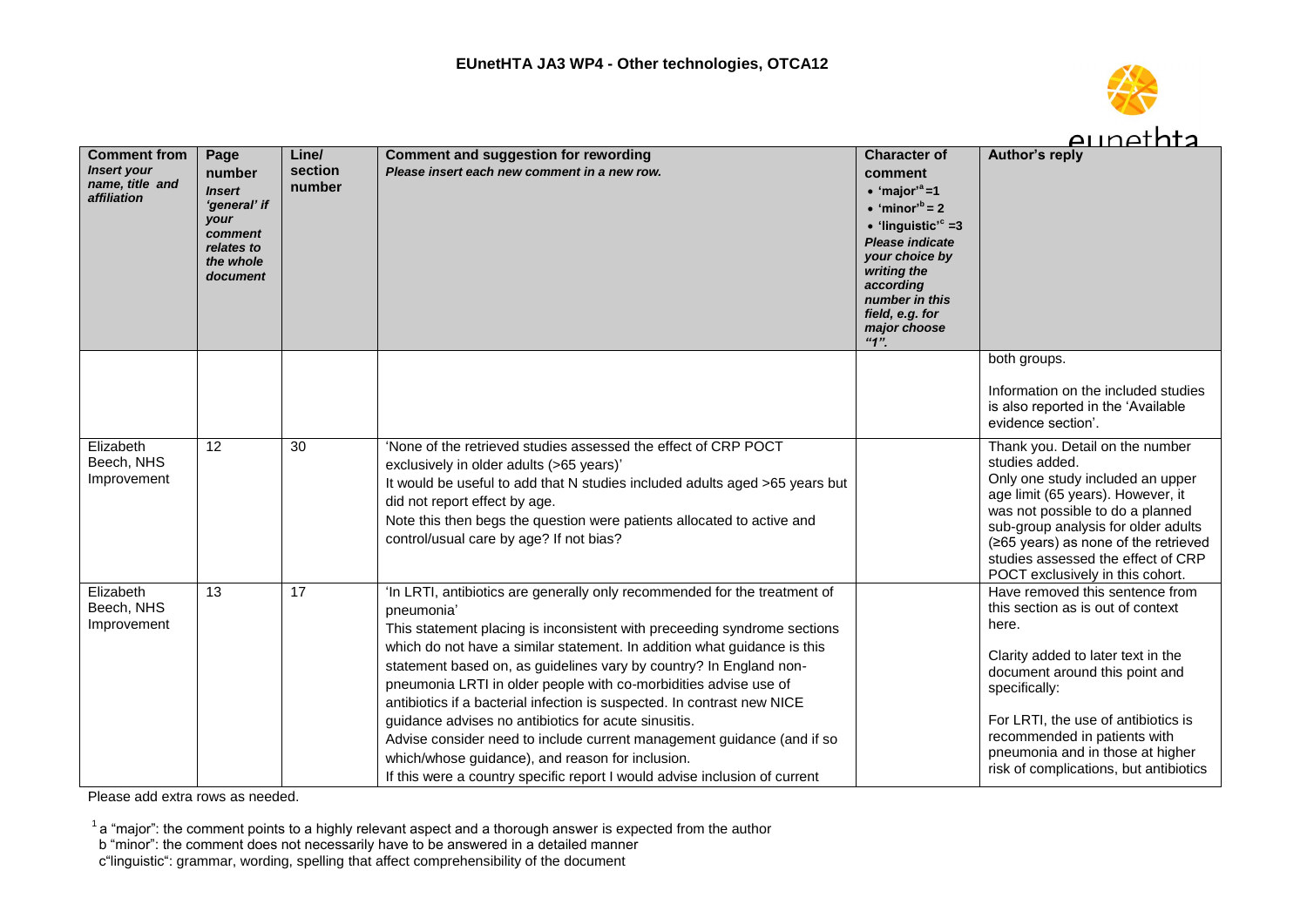

7 I T

|                                                                             |                                                                                                           |                            |                                                                                                                                                                                                                                                                                                                                                                                                                                                                                                                                                   |                                                                                                                                                                                                                                                                                 | <u>Alinethta</u>                                                                                                                                                                                                                                                                                                                                                                                                  |
|-----------------------------------------------------------------------------|-----------------------------------------------------------------------------------------------------------|----------------------------|---------------------------------------------------------------------------------------------------------------------------------------------------------------------------------------------------------------------------------------------------------------------------------------------------------------------------------------------------------------------------------------------------------------------------------------------------------------------------------------------------------------------------------------------------|---------------------------------------------------------------------------------------------------------------------------------------------------------------------------------------------------------------------------------------------------------------------------------|-------------------------------------------------------------------------------------------------------------------------------------------------------------------------------------------------------------------------------------------------------------------------------------------------------------------------------------------------------------------------------------------------------------------|
| <b>Comment from</b><br><b>Insert your</b><br>name, title and<br>affiliation | Page<br>number<br><b>Insert</b><br>'general' if<br>your<br>comment<br>relates to<br>the whole<br>document | Line/<br>section<br>number | <b>Comment and suggestion for rewording</b><br>Please insert each new comment in a new row.                                                                                                                                                                                                                                                                                                                                                                                                                                                       | <b>Character of</b><br>comment<br>• 'major' <sup>a</sup> =1<br>$\bullet$ 'minor <sup>'b</sup> = 2<br>$\bullet$ 'linguistic' <sup>c</sup> =3<br><b>Please indicate</b><br>your choice by<br>writing the<br>according<br>number in this<br>field, e.g. for<br>major choose<br>"1" | <b>Author's reply</b>                                                                                                                                                                                                                                                                                                                                                                                             |
|                                                                             |                                                                                                           |                            | URTI/LRTI guideline advice as this is very helpful context for considering<br>need for diagnostic test in clinical practice                                                                                                                                                                                                                                                                                                                                                                                                                       |                                                                                                                                                                                                                                                                                 | are not otherwise recommended to<br>treat acute bronchitis.                                                                                                                                                                                                                                                                                                                                                       |
| Elizabeth<br>Beech, NHS<br>Improvement                                      | 14                                                                                                        | 14                         | 'current guidelines for antibiotic prescribing in pneumonia that recommend<br>a cut point of ≥100 mg/L for antibiotic prescribing. [D1001, D1008]'<br>Requires clearer wording as this implies that antibiotics are not prescribed<br>for pneumonia if a CRP <100. NICE CG191 advise antibiotic treatment for<br>all cases of CAP                                                                                                                                                                                                                 |                                                                                                                                                                                                                                                                                 | Have removed this sentence here<br>as context given in the discussion in<br>greater detail.                                                                                                                                                                                                                                                                                                                       |
| Elizabeth<br>Beech, NHS<br>Improvement                                      | 14                                                                                                        | $32-33, 44-$<br>45         | Conflicting reporting of Smart Eurolyser performance<br>32 the Smart Eurolyser had unacceptably high imprecision.<br>44 The Smart Eurolyser had acceptable accuracy and precision in the<br>laboratory and at the POC, but had better performance in the laboratory                                                                                                                                                                                                                                                                               |                                                                                                                                                                                                                                                                                 | Agreed - the data for the different<br>studies conflict. This is highlighted<br>in the discussion section.                                                                                                                                                                                                                                                                                                        |
| Elizabeth<br>Beech, NHS<br>Improvement                                      | 15                                                                                                        | $2 - 3$                    | 'Accuracy and precision therefore appear to be negatively impacted when<br>the device is used at the point of care by healthcare professionals.<br>[D1007]'<br>Does this statement apply to all products? It would be useful to report this<br>at the start of the section and then follow onto evidence. This section was<br>hard to read and pull intelligence from; the content is complicated but it<br>would be helpful to reword, or tabulate, to improve clarity for the reader<br>who may have little expert knowledge at a summary level |                                                                                                                                                                                                                                                                                 | Agree - it is a little difficult as have<br>to adhere to REA layout of<br>presenting only the findings in the<br>results section. The implications of<br>the findings are then included in the<br>discussion.<br>Text amended to reflect that there<br>were limited studies comparing<br>device performance in a number of<br>settings and that data were only<br>available for a small number of the<br>devices. |

Please add extra rows as needed.

 $1$  a "major": the comment points to a highly relevant aspect and a thorough answer is expected from the author

b "minor": the comment does not necessarily have to be answered in a detailed manner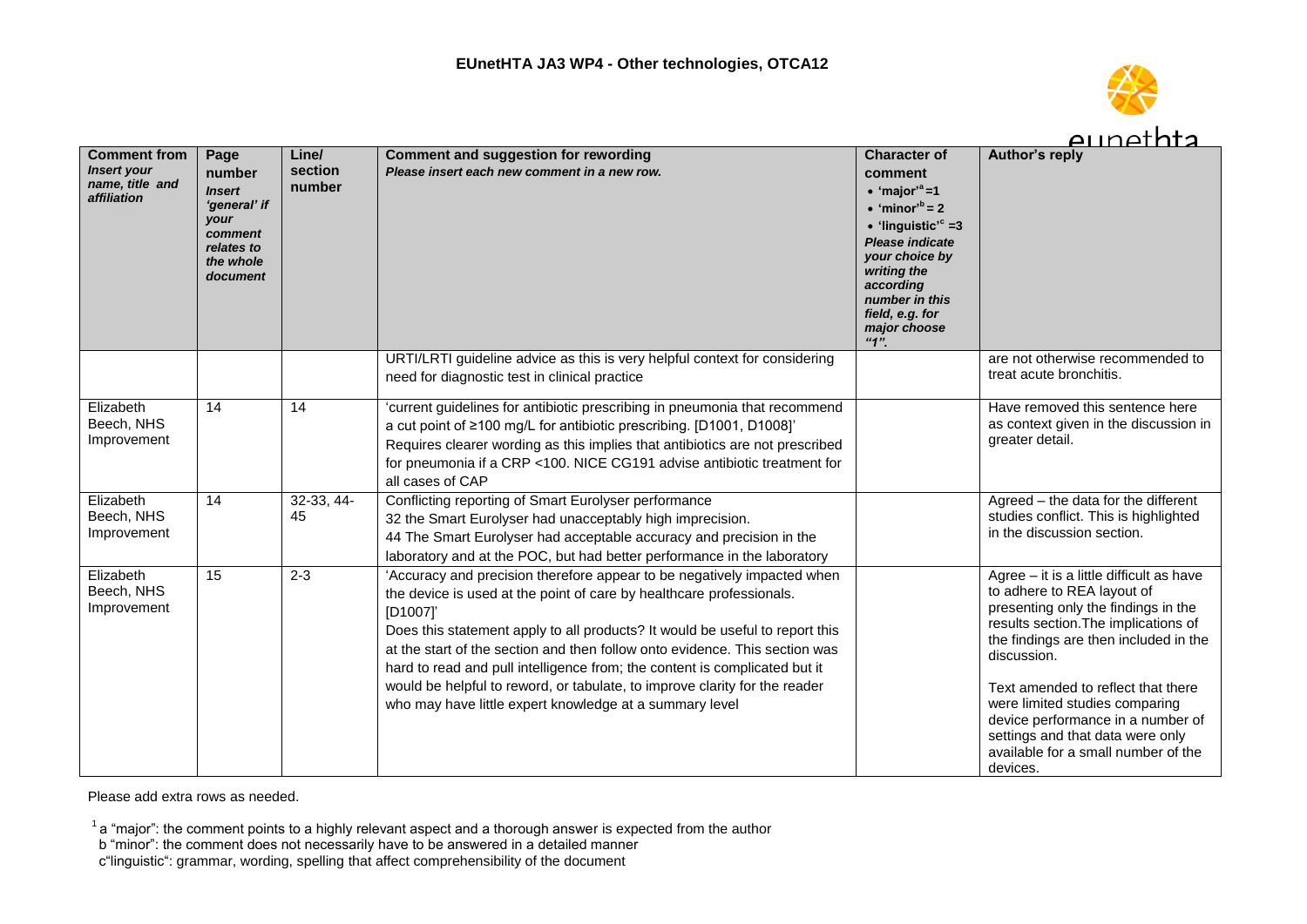

|                                                                             |                                                                                                           |                            |                                                                                                                                                                                                                                                                                                                                                                                                                                                                                                |                                                                                                                                                                                                                                                                                         | eunethta                                                                                                                                                                 |
|-----------------------------------------------------------------------------|-----------------------------------------------------------------------------------------------------------|----------------------------|------------------------------------------------------------------------------------------------------------------------------------------------------------------------------------------------------------------------------------------------------------------------------------------------------------------------------------------------------------------------------------------------------------------------------------------------------------------------------------------------|-----------------------------------------------------------------------------------------------------------------------------------------------------------------------------------------------------------------------------------------------------------------------------------------|--------------------------------------------------------------------------------------------------------------------------------------------------------------------------|
| <b>Comment from</b><br><b>Insert your</b><br>name, title and<br>affiliation | Page<br>number<br><b>Insert</b><br>'general' if<br>your<br>comment<br>relates to<br>the whole<br>document | Line/<br>section<br>number | <b>Comment and suggestion for rewording</b><br>Please insert each new comment in a new row.                                                                                                                                                                                                                                                                                                                                                                                                    | <b>Character of</b><br>comment<br>$\bullet$ 'major' <sup>a</sup> =1<br>$\bullet$ 'minor' <sup>b</sup> = 2<br>$\bullet$ 'linguistic' <sup>c</sup> =3<br><b>Please indicate</b><br>your choice by<br>writing the<br>according<br>number in this<br>field, e.g. for<br>major choose<br>"1" | <b>Author's reply</b>                                                                                                                                                    |
|                                                                             |                                                                                                           |                            |                                                                                                                                                                                                                                                                                                                                                                                                                                                                                                |                                                                                                                                                                                                                                                                                         | Sentence rephrased as: Accuracy<br>and precision therefore may be<br>negatively impacted when the<br>device is used at the point of care<br>by healthcare professionals. |
| Elizabeth<br>Beech, NHS<br>Improvement                                      | $\overline{22}$                                                                                           | Discussion                 | 'Two studies provided data to suggest that CRP POCT does not lead to an<br>increase in delayed antibiotic prescribing; however, based on the findings<br>of a single study, patients who received a delayed prescription may be<br>less likely to redeem it'<br>The patient numbers associated with these 2 studies are very small.<br>Advise add a comment to this effect in the discussion                                                                                                   |                                                                                                                                                                                                                                                                                         | Comment added as suggested.<br>Thank you.                                                                                                                                |
| Elizabeth<br>Beech, NHS<br>Improvement                                      |                                                                                                           |                            | 'The addition of an educational or communications component may<br>enhance the effect of CRP POCT to inform antibiotic prescribing decisions;<br>however, removal of such studies from the meta-analysis had a minimal<br>impact on the pooled estimate suggesting that the observed effect is<br>largely due to CRP<br>POCT alone'<br>This is the first comment on educational component as a co-intervention -<br>needs to be included in the clinical effectiveness section of the summary. |                                                                                                                                                                                                                                                                                         | Due to word count limits in the<br>executive summary, this section of<br>text removed from here as not<br>related to a primary outcome.                                  |
| Elizabeth<br>Beech, NHS<br>Improvement                                      | 23                                                                                                        |                            | 'In pharyngitis/tonsillitis' Note an absence of reference to diagnostic<br>scoring (centor / FeverPAIN) although reference to RADT is included. Is<br>this an oversight?                                                                                                                                                                                                                                                                                                                       |                                                                                                                                                                                                                                                                                         | The text alludes to the use of CRP<br>as part of a clinical prediction rule.<br>The clinical prediction rule used in<br>the studies were based on the                    |

 $1$  a "major": the comment points to a highly relevant aspect and a thorough answer is expected from the author

b "minor": the comment does not necessarily have to be answered in a detailed manner

c"linguistic": grammar, wording, spelling that affect comprehensibility of the document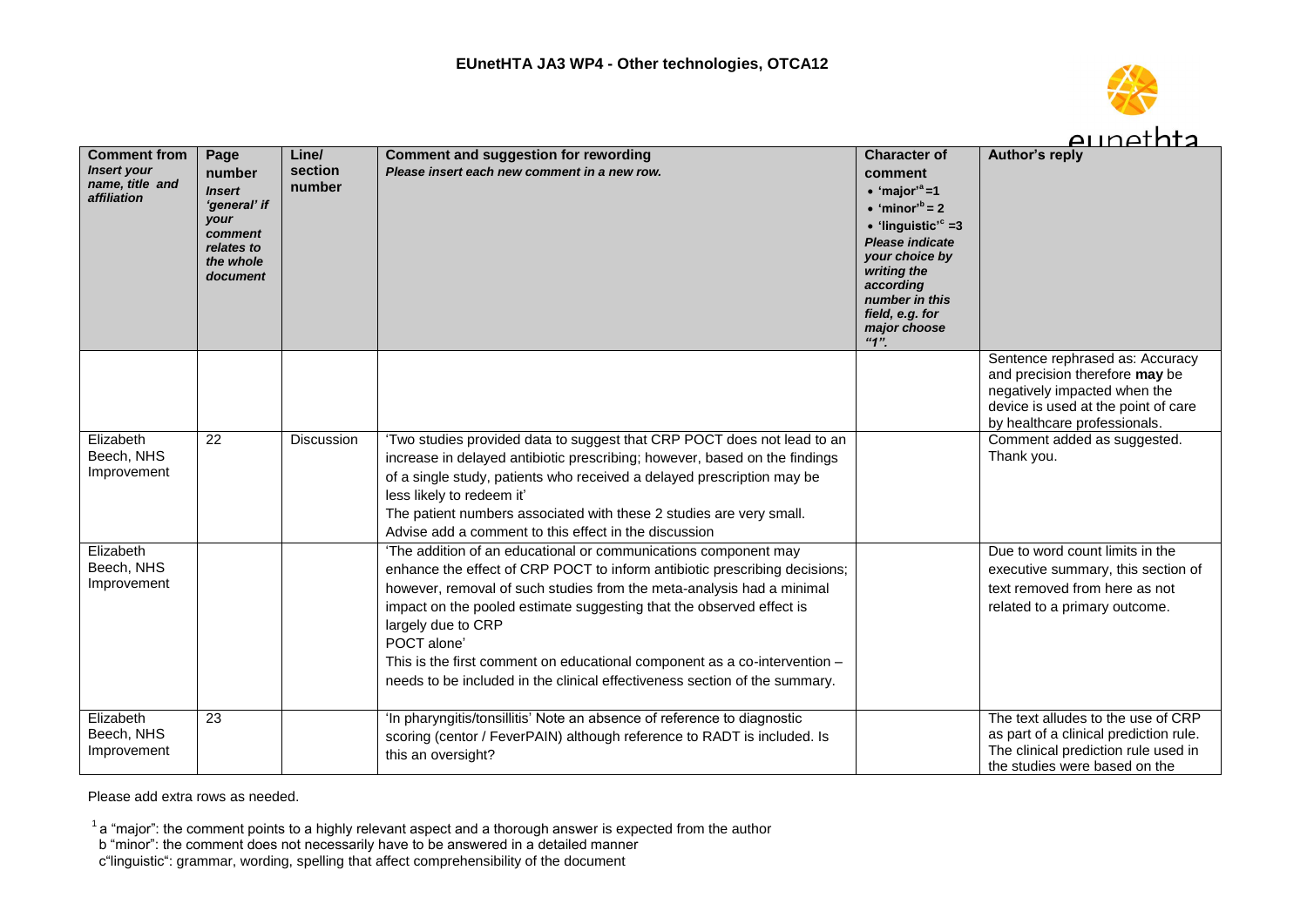

 $-1$ 

|                                                                             |                                                                                                           |                            |                                                                                                                                                                                                                                                                                                                                                                                                                                                                                                                                                                   |                                                                                                                                                                                                                                                                                 | <u>Alinethta</u>                                                                                                                                                                                                                                                             |
|-----------------------------------------------------------------------------|-----------------------------------------------------------------------------------------------------------|----------------------------|-------------------------------------------------------------------------------------------------------------------------------------------------------------------------------------------------------------------------------------------------------------------------------------------------------------------------------------------------------------------------------------------------------------------------------------------------------------------------------------------------------------------------------------------------------------------|---------------------------------------------------------------------------------------------------------------------------------------------------------------------------------------------------------------------------------------------------------------------------------|------------------------------------------------------------------------------------------------------------------------------------------------------------------------------------------------------------------------------------------------------------------------------|
| <b>Comment from</b><br><b>Insert your</b><br>name, title and<br>affiliation | Page<br>number<br><b>Insert</b><br>'general' if<br>your<br>comment<br>relates to<br>the whole<br>document | Line/<br>section<br>number | <b>Comment and suggestion for rewording</b><br>Please insert each new comment in a new row.                                                                                                                                                                                                                                                                                                                                                                                                                                                                       | <b>Character of</b><br>comment<br>• 'major' <sup>a</sup> =1<br>$\bullet$ 'minor <sup>'b</sup> = 2<br>$\bullet$ 'linguistic' <sup>c</sup> =3<br><b>Please indicate</b><br>your choice by<br>writing the<br>according<br>number in this<br>field, e.g. for<br>major choose<br>"1" | <b>Author's reply</b>                                                                                                                                                                                                                                                        |
| Elizabeth<br>Beech, NHS<br>Improvement                                      | 23                                                                                                        |                            | 'Pneumonia' the scope of this review is primary care management; is CRP<br>use included in CAP guidelines? In England, NICE CG 191 guidance does<br>not advise use of CRP POCT in primary care if there is a clinical diagnosis<br>of pneumonia as antibiotics are prescribed. It would be helpful to report<br>variation in current CAP guidance in EU countries to place CRP use /<br>potential use                                                                                                                                                             |                                                                                                                                                                                                                                                                                 | Centor score.<br>Text amended to note that CRP<br>POCT only indicated if uncertainty.<br>The review of guidelines is not<br>complete, so the level of variation is<br>ncertain. Countries for which<br>information on CRP POCT<br>reimbursement was obtained is<br>included. |
| Elizabeth<br>Beech, NHS<br>Improvement                                      | 24                                                                                                        | Conclusion                 | The report summary started with 3 questions, and these are not clearly<br>answered in the summary conclusion;<br>Q1 Does the use of CRP POCT in primary care lead to a significant<br>reduction in antibiotic prescribing without compromising patient safety?<br>(SR1 – effectiveness and safety)<br>Part of this Q is - see comment below                                                                                                                                                                                                                       |                                                                                                                                                                                                                                                                                 | Amended to make this clear                                                                                                                                                                                                                                                   |
| Elizabeth<br>Beech, NHS<br>Improvement                                      | 24                                                                                                        | Conclusion                 | 'Given the high prescribing rate for acute RTIs, this reduction is likely to be<br>clinically important given the association between antibiotic use and<br>antimicrobial resistance'<br>suggest rephrase to align to the prior content in page 9 lines 27-39 about<br>individual AMR risk associated with antibiotic use as this was reported to<br>have the more robust evidence of associated with antibiotic use, than<br>evidence of clinically significant harm<br>Propose<br>Reducing unecessary antibiotic use for self limiting RTIs is likely to reduce |                                                                                                                                                                                                                                                                                 | Amended to reflect this point.                                                                                                                                                                                                                                               |

Please add extra rows as needed.

- b "minor": the comment does not necessarily have to be answered in a detailed manner
- c"linguistic": grammar, wording, spelling that affect comprehensibility of the document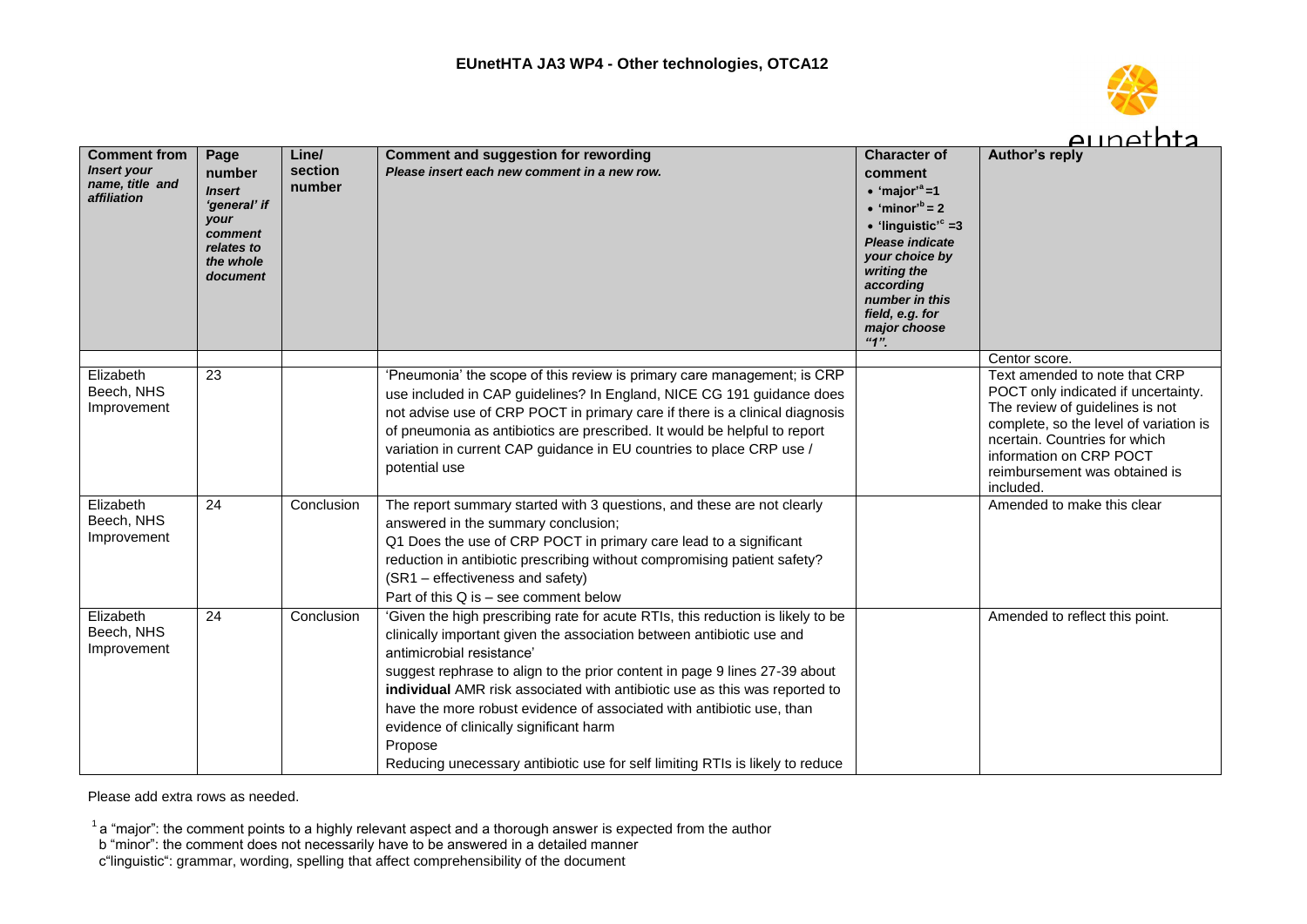

|                                                                                             |                                                                                                           |                            |                                                                                                                                                                                                                                                                                                                                                                                                                                                                                                                                                                                                                                                                                                                              |                                                                                                                                                                                                                                                                                 | <u>Alinethta</u>                                                                                                                   |
|---------------------------------------------------------------------------------------------|-----------------------------------------------------------------------------------------------------------|----------------------------|------------------------------------------------------------------------------------------------------------------------------------------------------------------------------------------------------------------------------------------------------------------------------------------------------------------------------------------------------------------------------------------------------------------------------------------------------------------------------------------------------------------------------------------------------------------------------------------------------------------------------------------------------------------------------------------------------------------------------|---------------------------------------------------------------------------------------------------------------------------------------------------------------------------------------------------------------------------------------------------------------------------------|------------------------------------------------------------------------------------------------------------------------------------|
| <b>Comment from</b><br><b>Insert your</b><br>name, title and<br>affiliation                 | Page<br>number<br><b>Insert</b><br>'general' if<br>your<br>comment<br>relates to<br>the whole<br>document | Line/<br>section<br>number | <b>Comment and suggestion for rewording</b><br>Please insert each new comment in a new row.                                                                                                                                                                                                                                                                                                                                                                                                                                                                                                                                                                                                                                  | <b>Character of</b><br>comment<br>$\bullet$ 'maior' <sup>a</sup> =1<br>$\bullet$ 'minor' <sup>b</sup> = 2<br>$\bullet$ 'linguistic' <sup>c</sup> =3<br>Please indicate<br>your choice by<br>writing the<br>according<br>number in this<br>field, e.g. for<br>major choose<br>4" | Author's reply                                                                                                                     |
|                                                                                             |                                                                                                           |                            | an individuals future risk of antibiotic resistance                                                                                                                                                                                                                                                                                                                                                                                                                                                                                                                                                                                                                                                                          |                                                                                                                                                                                                                                                                                 |                                                                                                                                    |
| Elizabeth<br>Beech, NHS<br>Improvement                                                      | 24                                                                                                        | Conclusion                 | Omission – any ref to the comprimising patient safety part of the above<br>SR1 although note the sepcific ref to safety in children and older adults<br>later in the section                                                                                                                                                                                                                                                                                                                                                                                                                                                                                                                                                 |                                                                                                                                                                                                                                                                                 | Amended to address this point.                                                                                                     |
| Elizabeth<br>Beech, NHS<br>Improvement                                                      | 24                                                                                                        | Conclusion                 | Q2 What is the diagnostic test accuracy (DTA) of CRP POCT in relation to<br>acute RTIs? (SR2 - DTA)<br>'There is very limited evidence for the use of CRP POCT to diagnose<br>acute RTIs in primary care. In patients with ambiguous clinical findings,<br>CRP testing may be useful when used in conjunction with clinical<br>examination or as part of a clinical decision rule to identify those patients<br>most likely to benefit from antibiotic therapy, particularly where there is<br>diagnostic uncertainty based on clinical examination alone. However,<br>further validation of prediction rules incorporating CRP measurement is<br>required'<br>This does not answer the question about accuracy very clearly |                                                                                                                                                                                                                                                                                 | Amended to address this point.                                                                                                     |
| Description and technical characteristics of the technology                                 |                                                                                                           |                            |                                                                                                                                                                                                                                                                                                                                                                                                                                                                                                                                                                                                                                                                                                                              |                                                                                                                                                                                                                                                                                 |                                                                                                                                    |
| <b>Nuala</b><br>O'Connor, ICGP'<br>GP Lead HSE<br>Clinical<br>Programme,<br><b>HCAI-AMR</b> | 51                                                                                                        | <b>B009</b>                | Differences in pre-analytical and analytical handling time as well as overall<br>test turn around time are important and would have implications for the<br>acceptability of these devices in primary care                                                                                                                                                                                                                                                                                                                                                                                                                                                                                                                   |                                                                                                                                                                                                                                                                                 | Agreed - have added text to<br>discussion to ensure and to the<br>organisational domain to ensure<br>that this point is reflected. |
| <b>Nuala</b><br>O'Connor, ICGP'                                                             | 53                                                                                                        | <b>B009</b>                | Smaller primary care practices (single GP) may find it difficult tocomply<br>with the quality assurance requirments for CRP POCT and could represent                                                                                                                                                                                                                                                                                                                                                                                                                                                                                                                                                                         |                                                                                                                                                                                                                                                                                 | Agreed - have noted the<br>requirements for QA in the                                                                              |

 $1$  a "major": the comment points to a highly relevant aspect and a thorough answer is expected from the author

b "minor": the comment does not necessarily have to be answered in a detailed manner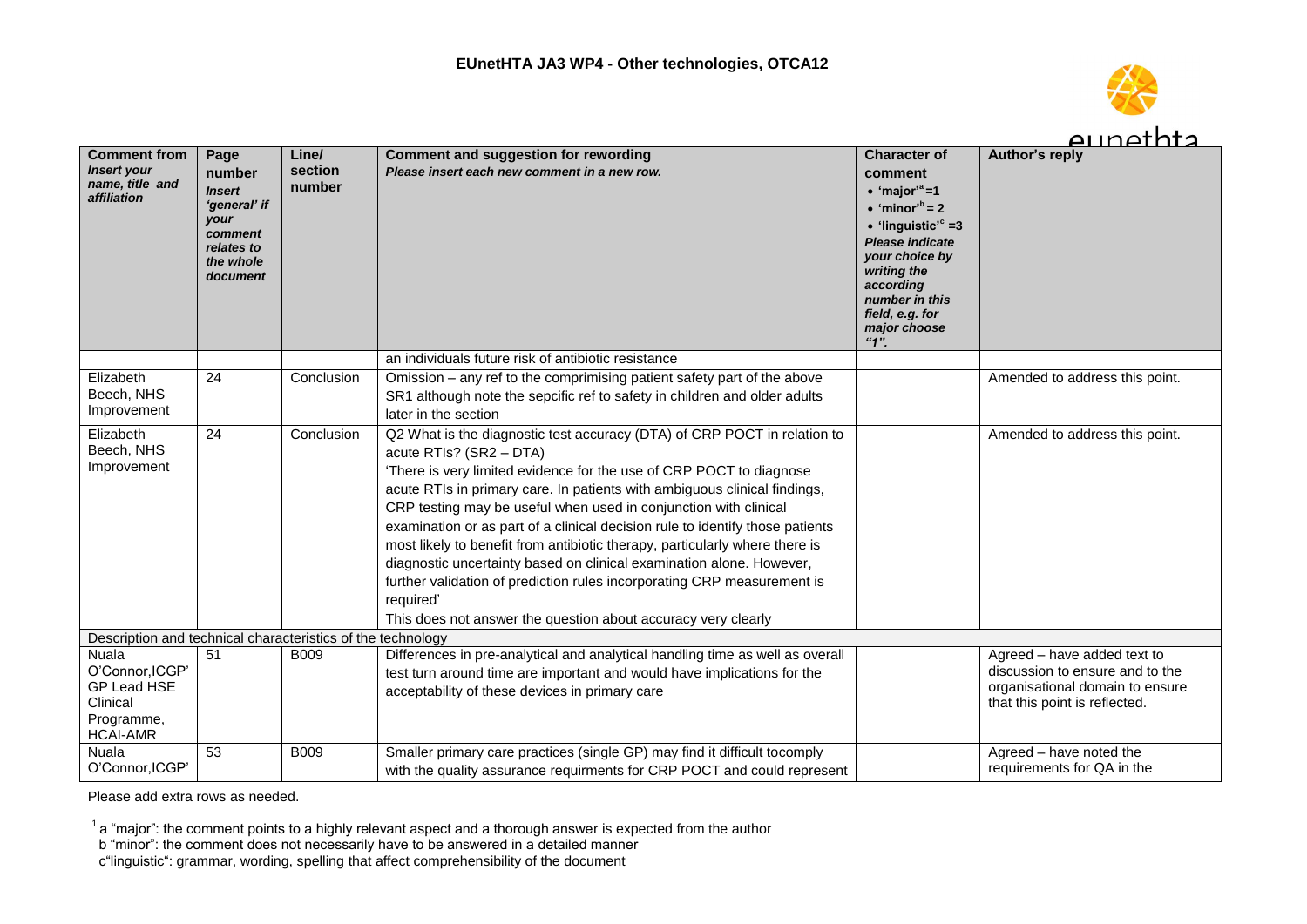

|                                                                             |                                                                                                           |                            |                                                                                                                                                                                                                                                                                                                                                                                                                                                                                                        |                                                                                                                                                                                                                                                                                           | <u>aunethta</u>                                                                                                                                                                                             |
|-----------------------------------------------------------------------------|-----------------------------------------------------------------------------------------------------------|----------------------------|--------------------------------------------------------------------------------------------------------------------------------------------------------------------------------------------------------------------------------------------------------------------------------------------------------------------------------------------------------------------------------------------------------------------------------------------------------------------------------------------------------|-------------------------------------------------------------------------------------------------------------------------------------------------------------------------------------------------------------------------------------------------------------------------------------------|-------------------------------------------------------------------------------------------------------------------------------------------------------------------------------------------------------------|
| <b>Comment from</b><br><b>Insert your</b><br>name, title and<br>affiliation | Page<br>number<br><b>Insert</b><br>'general' if<br>your<br>comment<br>relates to<br>the whole<br>document | Line/<br>section<br>number | <b>Comment and suggestion for rewording</b><br>Please insert each new comment in a new row.                                                                                                                                                                                                                                                                                                                                                                                                            | <b>Character of</b><br>comment<br>$\cdot$ 'major' <sup>a</sup> =1<br>$\bullet$ 'minor <sup>b</sup> = 2<br>$\bullet$ 'linguistic' <sup>c</sup> =3<br>Please indicate<br>your choice by<br>writing the<br>according<br>number in this<br>field, e.g. for<br>major choose<br>$4\overline{1}$ | <b>Author's reply</b>                                                                                                                                                                                       |
| GP Lead HSE<br>Clinical<br>Programme,<br><b>HCAI-AMR</b>                    |                                                                                                           |                            | an important barrier to uptake.                                                                                                                                                                                                                                                                                                                                                                                                                                                                        |                                                                                                                                                                                                                                                                                           | discussion and in the organisational<br>domain to reflect the need for<br>careful planning and an<br>implementation plan that also<br>addresses requirements for quality<br>assurance                       |
| Elizabeth<br>Beech, NHS<br>Improvement                                      |                                                                                                           | Discussion                 | There is potential learning from Wales where POCT was recently adopted.<br>There was a substantial learning curve for providers and therefore there is<br>a need for careful planning to support implementation.                                                                                                                                                                                                                                                                                       |                                                                                                                                                                                                                                                                                           | Thank you. Noted added to<br>organisational domain.                                                                                                                                                         |
| Elizabeth<br>Beech, NHS<br>Improvement                                      |                                                                                                           | Discussion                 | Given wide variation between countries in prescribing guidelines, patient<br>access and pathways, and cultures, it is noted that CRP values could be<br>used to change the conversation between clinician and patient, rather than<br>reduce diagnostic uncertainty and subsequent management. If this is the<br>case, and clinicians already have high clinical certainty of diagnosis, the<br>value of the CRP value may be around patient education rather than just<br>clinician behaviour change. |                                                                                                                                                                                                                                                                                           | Thank you. Text added to the social<br>domain.                                                                                                                                                              |
| Elizabeth<br>Beech, NHS<br>Improvement                                      |                                                                                                           |                            | Suggested that there may be potential learning from Norway, as they have<br>developed a substantial quality service around POCT. Wales has<br>introduced a CRP POCT programme.                                                                                                                                                                                                                                                                                                                         |                                                                                                                                                                                                                                                                                           | Text added to organisational<br>domain around the need for careful<br>planning inclusing use of a quality<br>management system is required to<br>support implementation at a<br>regional or national level. |
| <b>Nuala</b><br>O'Connor, ICGP'                                             | 52                                                                                                        | B0009                      | The volume of consumables used is an important pratical consideration.<br>As considered biohazardous waste, the additional waste generated and                                                                                                                                                                                                                                                                                                                                                         |                                                                                                                                                                                                                                                                                           | Agreed. The issue of disposal of<br>consumables is included as point in                                                                                                                                     |

- b "minor": the comment does not necessarily have to be answered in a detailed manner
- c"linguistic": grammar, wording, spelling that affect comprehensibility of the document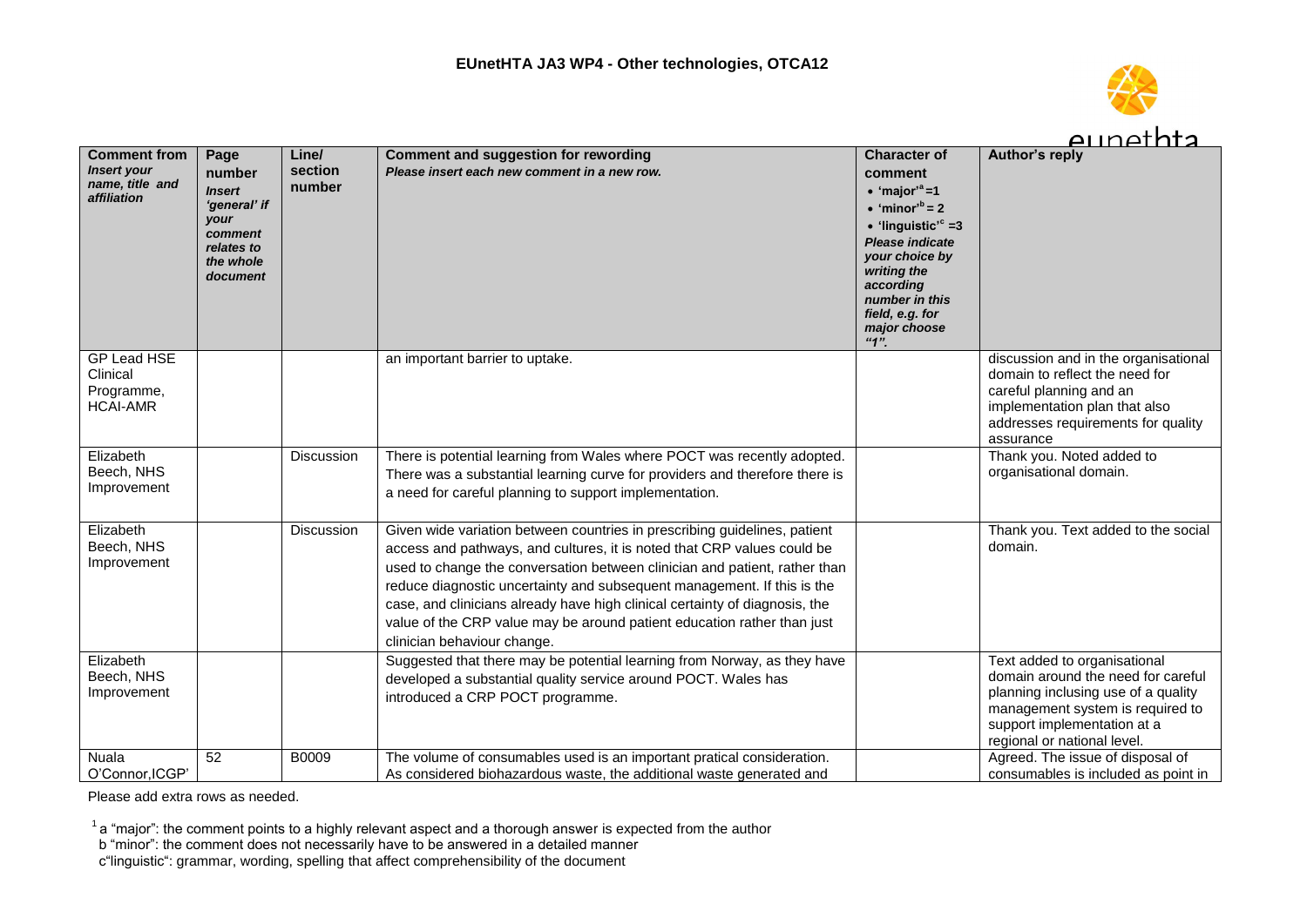

 $\mathbf{1}$ 

|                                                                                       |                                                                                                           |                                       |                                                                                                                                                                                                                                                                                                                                                                                                                                                                                      |                                                                                                                                                                                                                                                                                | <u>Alinethta</u>                                                                                                                                                             |
|---------------------------------------------------------------------------------------|-----------------------------------------------------------------------------------------------------------|---------------------------------------|--------------------------------------------------------------------------------------------------------------------------------------------------------------------------------------------------------------------------------------------------------------------------------------------------------------------------------------------------------------------------------------------------------------------------------------------------------------------------------------|--------------------------------------------------------------------------------------------------------------------------------------------------------------------------------------------------------------------------------------------------------------------------------|------------------------------------------------------------------------------------------------------------------------------------------------------------------------------|
| <b>Comment from</b><br><b>Insert your</b><br>name, title and<br>affiliation           | Page<br>number<br><b>Insert</b><br>'general' if<br>your<br>comment<br>relates to<br>the whole<br>document | Line/<br>section<br>number            | <b>Comment and suggestion for rewording</b><br>Please insert each new comment in a new row.                                                                                                                                                                                                                                                                                                                                                                                          | <b>Character of</b><br>comment<br>• 'major' <sup>a</sup> =1<br>$\bullet$ 'minor <sup>b</sup> = 2<br>$\bullet$ 'linguistic' <sup>c</sup> =3<br><b>Please indicate</b><br>your choice by<br>writing the<br>according<br>number in this<br>field, e.g. for<br>major choose<br>"1" | <b>Author's reply</b>                                                                                                                                                        |
| GP Lead HSE<br>Clinical<br>Programme,<br><b>HCAI-AMR</b>                              |                                                                                                           |                                       | the cost of its disposal will contribute to practice costs                                                                                                                                                                                                                                                                                                                                                                                                                           |                                                                                                                                                                                                                                                                                | chapter, plus in the organisational<br>domain. This may be relevant for<br>any economic evaluation                                                                           |
| Martin<br>Cormican,<br>Consultant<br>Microbiologist<br>National Lead<br>for HCAI/AMR. |                                                                                                           | Summary /<br>Anaytical<br>performance | While analytical performance of device is important, the level of accuracy<br>to inform good clinical decision making may differ to requirements at a<br>hospital level. The interpretation of the performance will need to be in the<br>context of any cut-points being used and the extent to which it would<br>impact clinical decision making.                                                                                                                                   |                                                                                                                                                                                                                                                                                | Agreed - text added to the<br>discussion to strengthen and clarify<br>this point.                                                                                            |
| Martin<br>Cormican,<br>Consultant<br>Microbiologist<br>National Lead<br>for HCAI/AMR. |                                                                                                           |                                       | Baseline CRP levels may be elevated in patients with ongoing<br>inflammatory disease, so that the utility / interpretation of CRP test results<br>may be complicated for these patients.                                                                                                                                                                                                                                                                                             |                                                                                                                                                                                                                                                                                | Agreed - noted that elevated CRP<br>levels in inflammatory disease in<br>B0001. SR2 - DTA included data<br>on mean CRP levels to provide<br>context also to this discussion. |
| Martin<br>Cormican.<br>Consultant<br>Microbiologist<br>National Lead<br>for HCAI/AMR. |                                                                                                           |                                       | The test itself introduces a hazard as it required as it requires skin<br>puncture which in a healthcare setting is associated with risk of<br>transmission of blood borne virus. It is rare but a very significant event<br>when it occurs - experience for example in acute hospitals unless there is<br>a lot of audit glucometers tend to be blood stained and sharps may not<br>always be safely disposed of. Skin puncture /sharps are also associated<br>with risk for staff. |                                                                                                                                                                                                                                                                                | Agree - reviewed in safety chapter<br>(although no data found) and ethical<br>summary.                                                                                       |
| Health problem and current use                                                        |                                                                                                           |                                       |                                                                                                                                                                                                                                                                                                                                                                                                                                                                                      |                                                                                                                                                                                                                                                                                |                                                                                                                                                                              |
| Elizabeth                                                                             |                                                                                                           |                                       | It is important to note that a proporation of RTIs are vaccine preventable                                                                                                                                                                                                                                                                                                                                                                                                           |                                                                                                                                                                                                                                                                                | Thank you. Text added to A0025:                                                                                                                                              |

Please add extra rows as needed.

 $1$  a "major": the comment points to a highly relevant aspect and a thorough answer is expected from the author

b "minor": the comment does not necessarily have to be answered in a detailed manner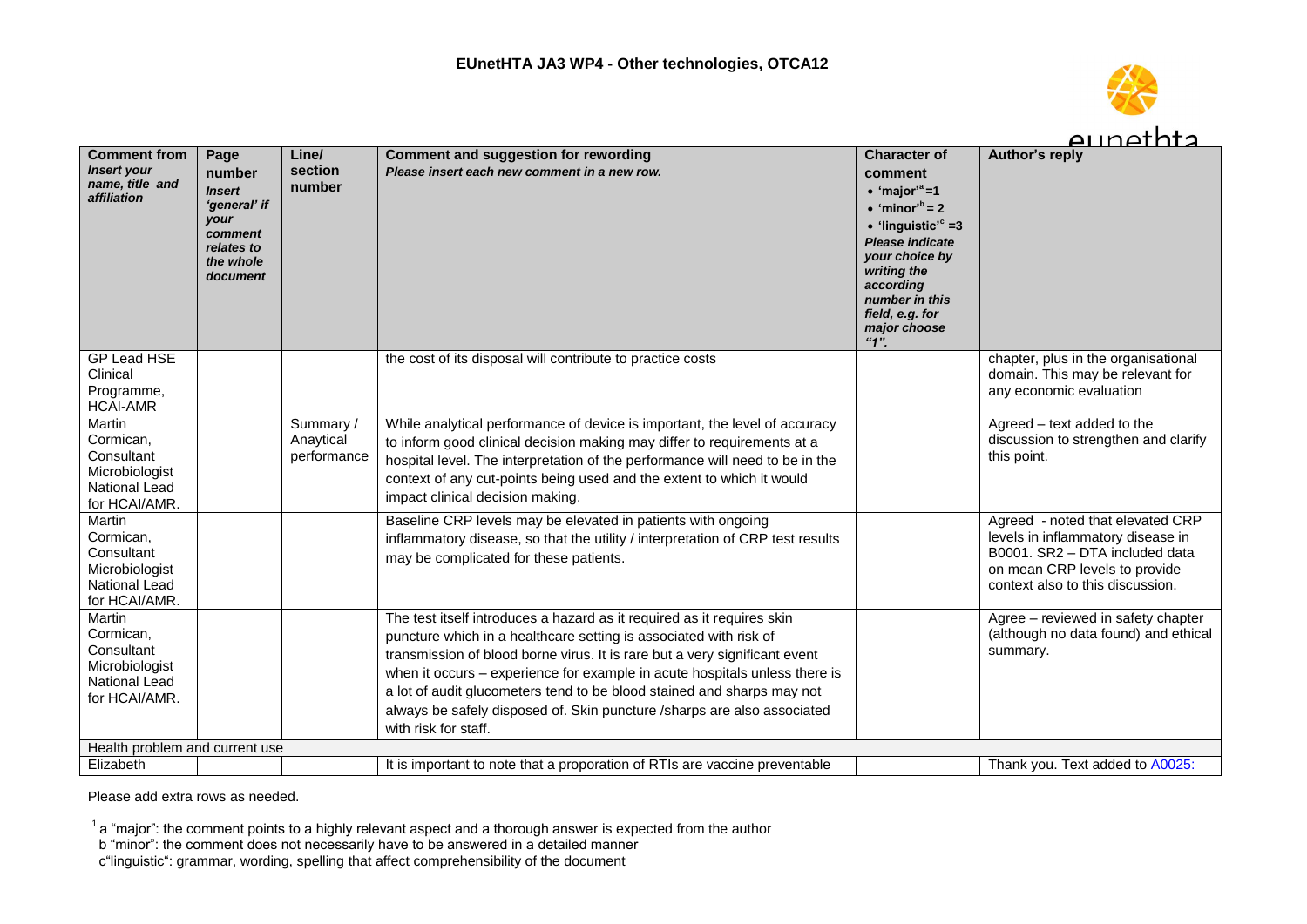

|                                                                             |                                                                                                           |                            |                                                                                                                                                                                                                                                                                                                                                                                                                                                                                                                                                            |                                                                                                                                                                                                                                                                                         | <u>Alinethra</u>                                                                                                                                                                                                                                                                                                                                                                                                                                                                                                                                                                                                                                                                                                                                                                                                                                                                                                      |
|-----------------------------------------------------------------------------|-----------------------------------------------------------------------------------------------------------|----------------------------|------------------------------------------------------------------------------------------------------------------------------------------------------------------------------------------------------------------------------------------------------------------------------------------------------------------------------------------------------------------------------------------------------------------------------------------------------------------------------------------------------------------------------------------------------------|-----------------------------------------------------------------------------------------------------------------------------------------------------------------------------------------------------------------------------------------------------------------------------------------|-----------------------------------------------------------------------------------------------------------------------------------------------------------------------------------------------------------------------------------------------------------------------------------------------------------------------------------------------------------------------------------------------------------------------------------------------------------------------------------------------------------------------------------------------------------------------------------------------------------------------------------------------------------------------------------------------------------------------------------------------------------------------------------------------------------------------------------------------------------------------------------------------------------------------|
| <b>Comment from</b><br><b>Insert your</b><br>name, title and<br>affiliation | Page<br>number<br><b>Insert</b><br>'general' if<br>your<br>comment<br>relates to<br>the whole<br>document | Line/<br>section<br>number | <b>Comment and suggestion for rewording</b><br>Please insert each new comment in a new row.                                                                                                                                                                                                                                                                                                                                                                                                                                                                | <b>Character of</b><br>comment<br>$\bullet$ 'major' <sup>a</sup> =1<br>$\bullet$ 'minor <sup>'b</sup> = 2<br>$\bullet$ 'linguistic' <sup>c</sup> =3<br><b>Please indicate</b><br>your choice by<br>writing the<br>according<br>number in this<br>field, e.g. for<br>major choose<br>"1" | Author's reply                                                                                                                                                                                                                                                                                                                                                                                                                                                                                                                                                                                                                                                                                                                                                                                                                                                                                                        |
| Beech, NHS<br>Improvement                                                   |                                                                                                           |                            | and variation in vaccine policy, access and uptake may account for<br>differences in the burden of RTIs in different countries. Vaccines form an<br>important part of the antimicrobial stewardship. For the seasonal influenza<br>accine, it is also important to note that variation in the effectiveness of the<br>vaccine may impact antibiotic prescribing rates. In some years, it is well<br>publicised that the vaccine is less effective, so clinicians will be aware that<br>a larger number of RTI could be viral rather than bacterial origin. |                                                                                                                                                                                                                                                                                         | Seasonal influenza is a vaccine-<br>preventable disease and annual<br>Influenza vaccination remains the<br>most effective preventive strategy<br>for severe influenza. While the<br>ECDC recommend the vaccine for<br>all Europeans, it is noted to be<br>especially important for those at<br>higher risk of serious influenza<br>complications: individuals with<br>specific chronic medical conditions,<br>pregnant women, and children aged<br>6-59 months, the elderly and<br>healthcare workers.<br>Text added to A0023<br>A proportion of RTIs are vaccine-<br>preventable, with variation in<br>vaccination policy, and access to<br>and uptake of vaccine, contributing<br>to differences in disease burden. As<br>noted in (A0025) seasonal influenza<br>is a vaccine-preventable disease<br>and annual influenza vaccination<br>remains the most effective<br>preventive strategy for severe<br>influenza. |

b "minor": the comment does not necessarily have to be answered in a detailed manner

 $1$  a "major": the comment points to a highly relevant aspect and a thorough answer is expected from the author

c"linguistic": grammar, wording, spelling that affect comprehensibility of the document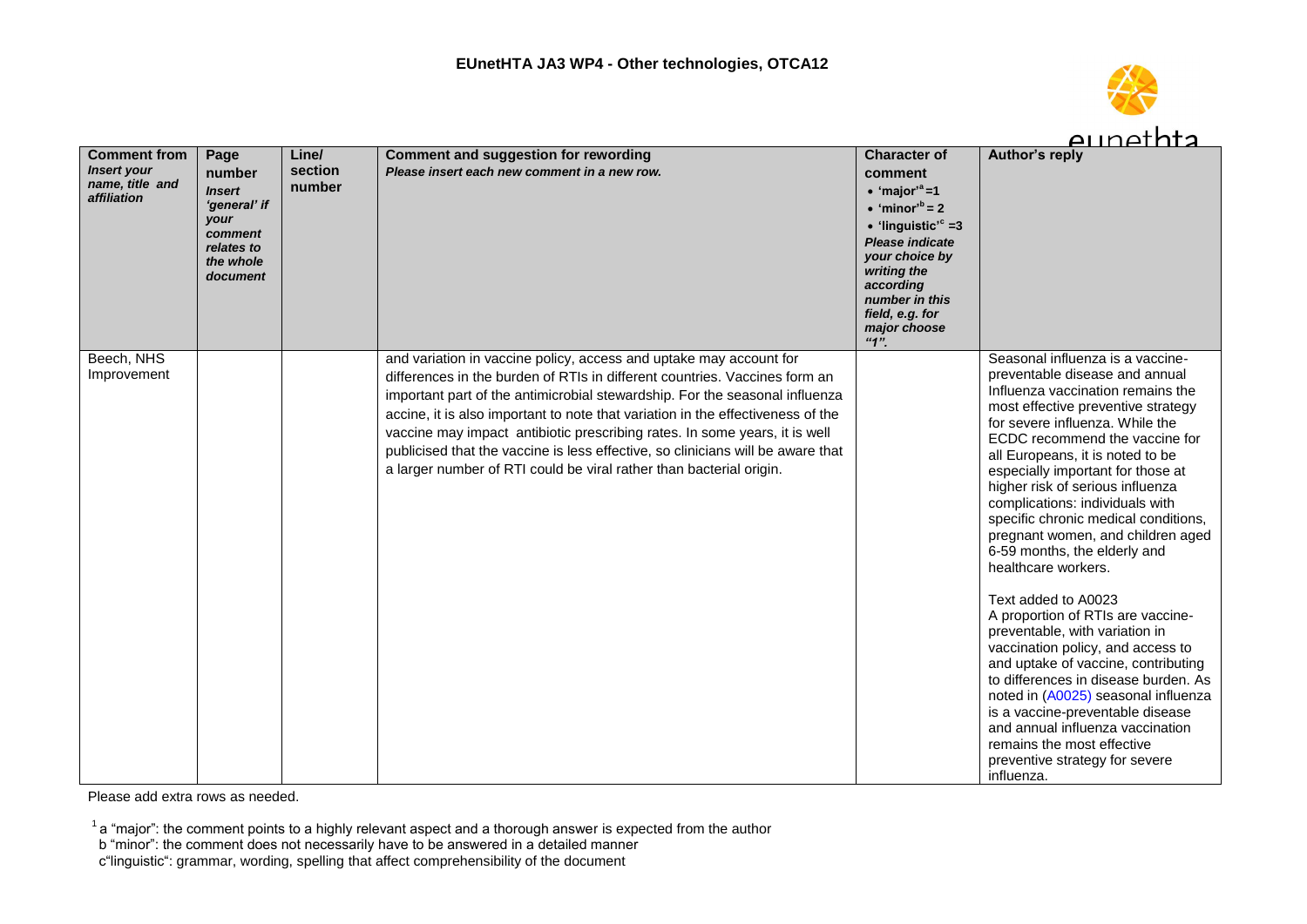

|                                                                                                    |                                                                                                           |                            |                                                                                                                                                                                                                                                                                                                                                                                                                              |                                                                                                                                                                                                                                                                                     | <u>aunethta</u>                                                                                                                      |
|----------------------------------------------------------------------------------------------------|-----------------------------------------------------------------------------------------------------------|----------------------------|------------------------------------------------------------------------------------------------------------------------------------------------------------------------------------------------------------------------------------------------------------------------------------------------------------------------------------------------------------------------------------------------------------------------------|-------------------------------------------------------------------------------------------------------------------------------------------------------------------------------------------------------------------------------------------------------------------------------------|--------------------------------------------------------------------------------------------------------------------------------------|
| <b>Comment from</b><br><b>Insert your</b><br>name, title and<br>affiliation                        | Page<br>number<br><b>Insert</b><br>'general' if<br>your<br>comment<br>relates to<br>the whole<br>document | Line/<br>section<br>number | <b>Comment and suggestion for rewording</b><br>Please insert each new comment in a new row.                                                                                                                                                                                                                                                                                                                                  | <b>Character of</b><br>comment<br>• 'major' <sup>a</sup> =1<br>$\bullet$ 'minor' <sup>b</sup> = 2<br>$\bullet$ 'linguistic' <sup>c</sup> =3<br>Please indicate<br>your choice by<br>writing the<br>according<br>number in this<br>field, e.g. for<br>major choose<br>4 <sup>n</sup> | <b>Author's reply</b>                                                                                                                |
| $N$ uala<br>O'Connor, ICGP'<br><b>GP Lead HSE</b><br>Clinical<br>Programme,<br><b>HCAI-AMR</b>     |                                                                                                           |                            | Important to identify also evidence that redution in antibiotic usage is not<br>associated with increases in serious complications of RTI (peritonsillar<br>abscess. This is an important clinical consideration; these events are now<br>paticularly rare in developed countries These data will not be captured in<br>the shorter term RCTs, but there are data from long term short studies.<br>Reference Gulliford 2016. |                                                                                                                                                                                                                                                                                     | Thank you. Text added in relation to<br>this point in the summary, A0006,<br>and in discussing the findings of the<br>safety review. |
| <b>Nuala</b><br>O'Connor, ICGP'<br><b>GP Lead HSE</b><br>Clinical<br>Programme,<br><b>HCAI-AMR</b> |                                                                                                           |                            | Include also reference regarding contribution of antibiotics to multi-drug<br>resistance (for example, fluoroquinolone usage and C diff).                                                                                                                                                                                                                                                                                    |                                                                                                                                                                                                                                                                                     | Thank you - Text added to A0003                                                                                                      |
| <b>Nuala</b><br>O'Connor, ICGP'<br>GP Lead HSE<br>Clinical<br>Programme,<br><b>HCAI-AMR</b>        |                                                                                                           |                            | Vaccination policies re 'flu, pneumococcus, uptake and efficacy (influenza)<br>also impact disease burden and are an important preventive form of<br>antimicrobial stewardship                                                                                                                                                                                                                                               |                                                                                                                                                                                                                                                                                     | Thank you - Text added to<br>A00024/25 and to the discussion                                                                         |
| Martin<br>Cormican.<br>Consultant<br>Microbiologist<br>National Lead<br>for HCAI/AMR.              |                                                                                                           |                            | A lot of the discussion and text is framed on reducing antibiotic use to<br>prevent resistance or becaues it is unlikely to be effective. The link<br>between antibiotic use and adverse effects (which are very common) for<br>the individual patient should be fleshed out as these are important given<br>the limited potential to benefit from treatment for most patietns.                                              |                                                                                                                                                                                                                                                                                     | Thank you - text added to health<br>burden chapter, safety discussion<br>and the summary to reflect this<br>important point          |
| Martin                                                                                             |                                                                                                           |                            | With the exception of pneumonia, the majority of RTIs are self-limiting and,                                                                                                                                                                                                                                                                                                                                                 |                                                                                                                                                                                                                                                                                     | Thank you - text added to health                                                                                                     |

 $1$  a "major": the comment points to a highly relevant aspect and a thorough answer is expected from the author

b "minor": the comment does not necessarily have to be answered in a detailed manner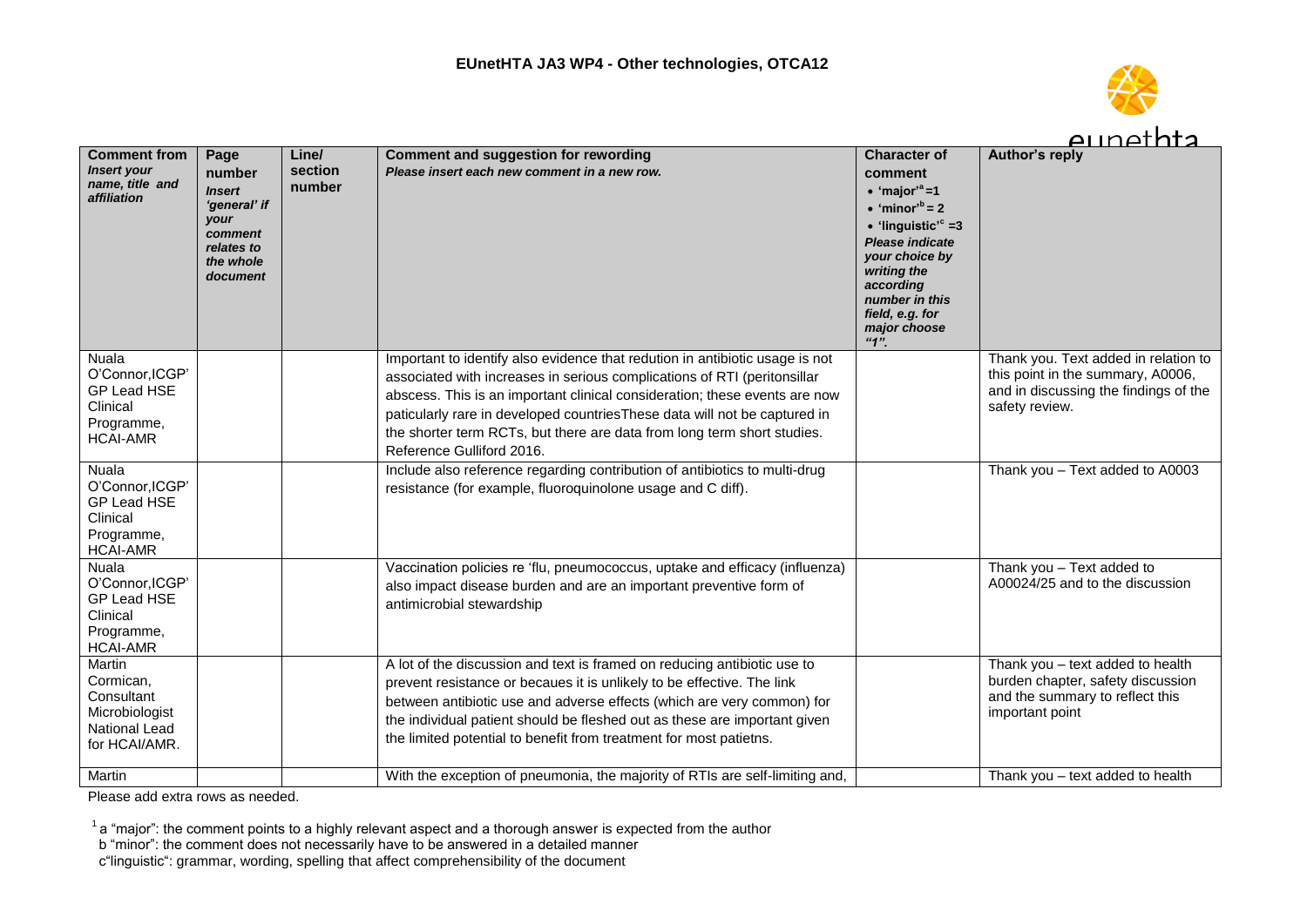

|                                                                                                              |                                                                                                           |                            |                                                                                                                                                                                                                                                                                                                                      |                                                                                                                                                                                                                                                                                     | eunethta                                                                                                                                                                                                                                                                                                                                                                                                                                   |
|--------------------------------------------------------------------------------------------------------------|-----------------------------------------------------------------------------------------------------------|----------------------------|--------------------------------------------------------------------------------------------------------------------------------------------------------------------------------------------------------------------------------------------------------------------------------------------------------------------------------------|-------------------------------------------------------------------------------------------------------------------------------------------------------------------------------------------------------------------------------------------------------------------------------------|--------------------------------------------------------------------------------------------------------------------------------------------------------------------------------------------------------------------------------------------------------------------------------------------------------------------------------------------------------------------------------------------------------------------------------------------|
| <b>Comment from</b><br><b>Insert your</b><br>name, title and<br>affiliation                                  | Page<br>number<br><b>Insert</b><br>'general' if<br>your<br>comment<br>relates to<br>the whole<br>document | Line/<br>section<br>number | <b>Comment and suggestion for rewording</b><br>Please insert each new comment in a new row.                                                                                                                                                                                                                                          | <b>Character of</b><br>comment<br>• 'major' <sup>a</sup> =1<br>$\bullet$ 'minor' <sup>b</sup> = 2<br>$\bullet$ 'linguistic' <sup>c</sup> =3<br>Please indicate<br>your choice by<br>writing the<br>according<br>number in this<br>field, e.g. for<br>major choose<br>4 <sup>n</sup> | <b>Author's reply</b>                                                                                                                                                                                                                                                                                                                                                                                                                      |
| Cormican,<br>Consultant<br>Microbiologist<br>National Lead<br>for HCAI/AMR.<br><b>Clinical effectiveness</b> |                                                                                                           |                            | even if bacterial in origin, do not warrant antibiotic treatment. Previously<br>clinician were concerned regarding serious complications of RTIs, but<br>these are very rare in the developed world - should include the more<br>recent evidence in relation to these.                                                               |                                                                                                                                                                                                                                                                                     | burden chapter, safety discussion<br>and the summary to reflect this<br>point.                                                                                                                                                                                                                                                                                                                                                             |
| Elizabeth                                                                                                    |                                                                                                           |                            | Of interest, a recent systematic review and meta-analysis of CRP to tailor                                                                                                                                                                                                                                                           |                                                                                                                                                                                                                                                                                     | Thank you. We have cross-checked                                                                                                                                                                                                                                                                                                                                                                                                           |
| Beech, NHS<br>Improvement                                                                                    |                                                                                                           |                            | antibiotic use was published in the BMJ open, although noting that it is not<br>limited to CRP POCT.<br>https://bmjopen.bmj.com/content/8/12/e022133                                                                                                                                                                                 |                                                                                                                                                                                                                                                                                     | this to ensure we have not omitted<br>relevant studies from our review.                                                                                                                                                                                                                                                                                                                                                                    |
| Elizabeth<br>Beech, NHS<br>Improvement                                                                       |                                                                                                           |                            | In publication report of 12 month follow up from Little P et al GRACE<br>consortium will provide evidence of sustained impact of use of CRP POCT<br>+/- communication skills. Suggest contact the authors for pre publication<br>information https://www.thelancet.com/journals/lancet/article/PIIS0140-<br>6736(13)60994-0/fulltext |                                                                                                                                                                                                                                                                                     | Thank you. We have contacted the<br>authors who have confirmed that<br>the paper has been accepted for<br>publication, but is currently only<br>available as a confidential abstract.<br>As such we cannot include it in the<br>REA. The discussion highlighted<br>that additional data were required to<br>support the long term efficacy of this<br>intervention. We will highlight that<br>this study is in the publication<br>process. |
| Elizabeth<br>Beech, NHS<br>Improvement                                                                       |                                                                                                           |                            | The studies all have a short follow-up for the intervention. It is important to<br>highlight the absence of long term data. If the device stays, does it<br>continue to impact practice?                                                                                                                                             |                                                                                                                                                                                                                                                                                     | Thank you - this important<br>clarification has been added.                                                                                                                                                                                                                                                                                                                                                                                |

 $1$  a "major": the comment points to a highly relevant aspect and a thorough answer is expected from the author

b "minor": the comment does not necessarily have to be answered in a detailed manner

c"linguistic": grammar, wording, spelling that affect comprehensibility of the document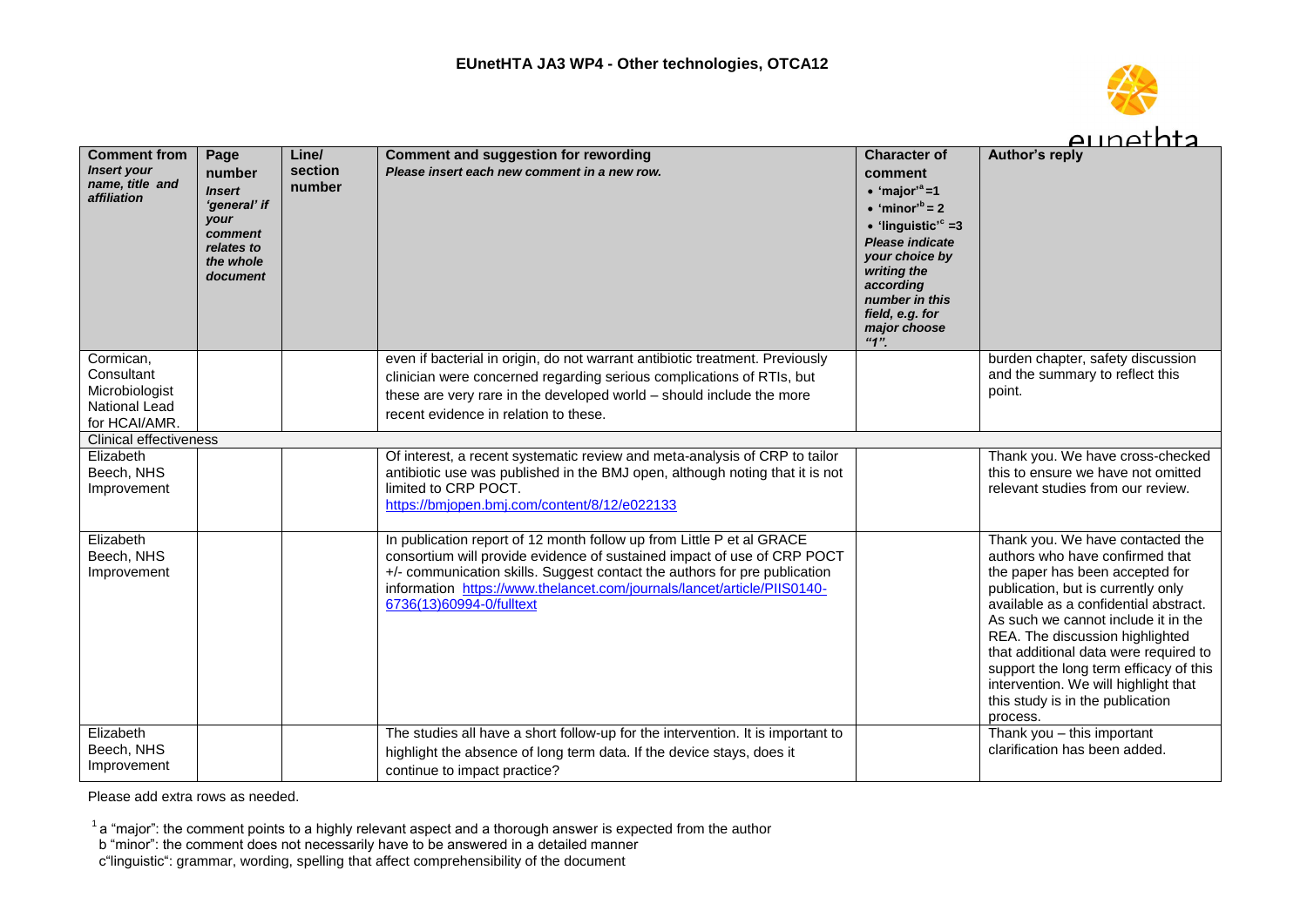

|                                                                             |                                                                                                           |                            |                                                                                                                                                                                                                                                                                                                                                                                                                                                                                                                                                                                                          |                                                                                                                                                                                                                                                                                        | <u>Alinethta</u>                                                                                                                                                                                                                                                                                                                                                                                    |
|-----------------------------------------------------------------------------|-----------------------------------------------------------------------------------------------------------|----------------------------|----------------------------------------------------------------------------------------------------------------------------------------------------------------------------------------------------------------------------------------------------------------------------------------------------------------------------------------------------------------------------------------------------------------------------------------------------------------------------------------------------------------------------------------------------------------------------------------------------------|----------------------------------------------------------------------------------------------------------------------------------------------------------------------------------------------------------------------------------------------------------------------------------------|-----------------------------------------------------------------------------------------------------------------------------------------------------------------------------------------------------------------------------------------------------------------------------------------------------------------------------------------------------------------------------------------------------|
| <b>Comment from</b><br><b>Insert your</b><br>name, title and<br>affiliation | Page<br>number<br><b>Insert</b><br>'general' if<br>your<br>comment<br>relates to<br>the whole<br>document | Line/<br>section<br>number | <b>Comment and suggestion for rewording</b><br>Please insert each new comment in a new row.                                                                                                                                                                                                                                                                                                                                                                                                                                                                                                              | <b>Character of</b><br>comment<br>$\bullet$ 'maior' <sup>a</sup> =1<br>$\bullet$ 'minor' <sup>b</sup> = 2<br>$\bullet$ 'linguistic' <sup>c</sup> =3<br><b>Please indicate</b><br>your choice by<br>writing the<br>according<br>number in this<br>field, e.g. for<br>major choose<br>4" | Author's reply                                                                                                                                                                                                                                                                                                                                                                                      |
|                                                                             |                                                                                                           |                            | Unpublished reporting from Sunderland (UK) CRP POCT has been<br>introduced into GP care for a fixed 6 month period as a catalyst for<br>behaviour change, and is removed after this time period. Suggest consider<br>this model of use.                                                                                                                                                                                                                                                                                                                                                                  |                                                                                                                                                                                                                                                                                        | General statement included in<br>organisational domain around the<br>need for planning to support<br>implementation.                                                                                                                                                                                                                                                                                |
| Elizabeth<br>Beech, NHS<br>Improvement                                      |                                                                                                           |                            | 'The addition of an educational or communications component may<br>enhance the effect of CRP POCT to inform antibiotic prescribing decisions;<br>however, removal of such studies from the meta-analysis had a minimal<br>impact on the pooled estimate suggesting that the observed effect is<br>largely due to CRP<br>POCT alone'<br>It is not clear that this statement is fully supported by the very small<br>number of published studies and appears to be at odds with the findings<br>from the Cals 2009 study which found a substantial effect for the<br>educational/communications trial arm. |                                                                                                                                                                                                                                                                                        | Agreed. This systematic review did<br>not evaluate the effectiveness of<br>education / communications as a<br>separate intervention, so the text<br>was written in the context of this<br>being used in conjunction with CRP<br>POCT only. The text has been<br>amended, to omit the end of the<br>sentence: (suggesting that the<br>observed effect is largely due to<br><b>CRP</b><br>POCT alone) |
| Elizabeth<br>Beech, NHS<br>Improvement                                      |                                                                                                           |                            | Important to emphasise that the context is important; CRP POCT is not the<br>only antimicrobial stewardship initiative, rather it is part of a range of<br>initiatives. Delayed prescribing is a very effective intervention for the GP.<br>Use intended only where there is clinical uncertainty to support the<br>findings of the clinical assessment. Noted that it may also have a role in<br>supporting the GPs decision not to prescribe where there is a strongly held                                                                                                                            |                                                                                                                                                                                                                                                                                        | Text added to discussion to reflect<br>this imporant point.                                                                                                                                                                                                                                                                                                                                         |

 $1$  a "major": the comment points to a highly relevant aspect and a thorough answer is expected from the author

b "minor": the comment does not necessarily have to be answered in a detailed manner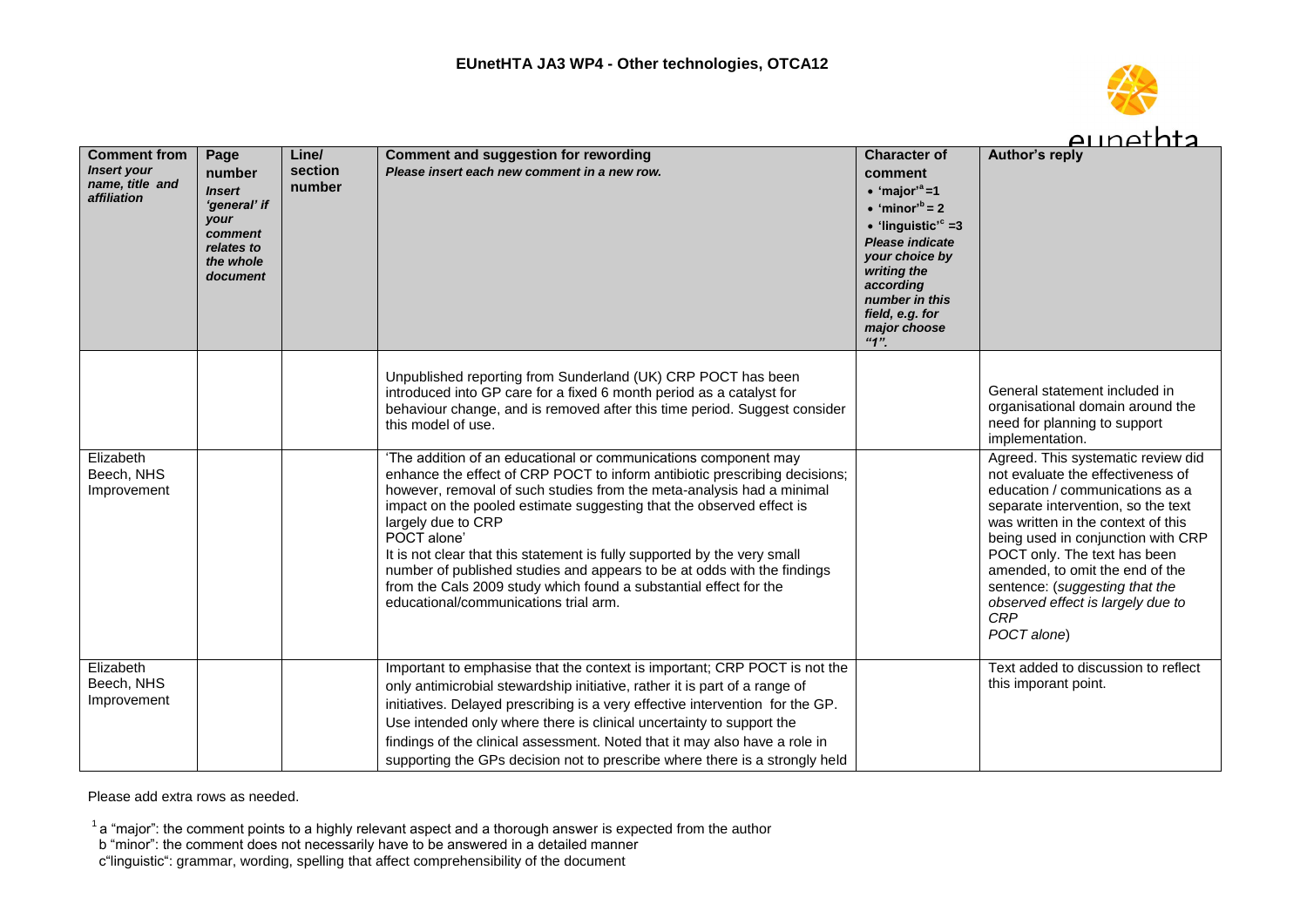

|                                                                                                   |                                                                                                           |                            |                                                                                                                                                                                                                                                                                                                                                                                                                                                                                                                                                                               |                                                                                                                                                                                                                                                                                              | <u>Alinethra</u>                                                              |
|---------------------------------------------------------------------------------------------------|-----------------------------------------------------------------------------------------------------------|----------------------------|-------------------------------------------------------------------------------------------------------------------------------------------------------------------------------------------------------------------------------------------------------------------------------------------------------------------------------------------------------------------------------------------------------------------------------------------------------------------------------------------------------------------------------------------------------------------------------|----------------------------------------------------------------------------------------------------------------------------------------------------------------------------------------------------------------------------------------------------------------------------------------------|-------------------------------------------------------------------------------|
| <b>Comment from</b><br><b>Insert your</b><br>name, title and<br>affiliation                       | Page<br>number<br><b>Insert</b><br>'general' if<br>your<br>comment<br>relates to<br>the whole<br>document | Line/<br>section<br>number | <b>Comment and suggestion for rewording</b><br>Please insert each new comment in a new row.                                                                                                                                                                                                                                                                                                                                                                                                                                                                                   | <b>Character of</b><br>comment<br>$\bullet$ 'maior' <sup>a</sup> =1<br>$\bullet$ 'minor' <sup>b</sup> = 2<br>$\bullet$ 'linguistic' <sup>c</sup> =3<br>Please indicate<br>your choice by<br>writing the<br>according<br>number in this<br>field, e.g. for<br>major choose<br>$4\overline{1}$ | Author's reply                                                                |
|                                                                                                   |                                                                                                           |                            | patient/carer belief regarding the need for an antibiotic.<br>The relevance of the trial results to the primary care setting will be heavily<br>dependent on a good implementation plan.                                                                                                                                                                                                                                                                                                                                                                                      |                                                                                                                                                                                                                                                                                              |                                                                               |
| <b>Nuala</b><br>O'Connor.ICGP<br>GP Lead HSE<br>Clinical<br>Programme,<br><b>HCAI-AMR</b>         | SR <sub>2</sub><br>discussion                                                                             |                            | In terms of interpretation of evidence in CRP in the diagnostic test<br>accuracy review, clarify its value is as a rule-out tool to support reduce<br>prescribing with the overall aim of reducing antimicrobial resistance                                                                                                                                                                                                                                                                                                                                                   |                                                                                                                                                                                                                                                                                              | Thank you - text added to<br>discussion and summary to reflect<br>this point. |
| <b>Nuala</b><br>O'Connor.ICGP'<br><b>GP Lead HSE</b><br>Clinical<br>Programme,<br><b>HCAI-AMR</b> | $SR$ 2<br>discussion                                                                                      |                            | While the results of SR1 (that CRP POCT is effective at reducing antibiotic<br>prescribing) and the DTA results (SR2) appear to be at odds, it is<br>important to note that CRP POCT is not a diagnostic test for an RTI and<br>there is no good gold standard for diagnosing acute RTIs that require<br>antibiotic treatment in primary care. The importance of the CRP POCT<br>may lie in the fact that it is used to support decision making; to reduce<br>uncertainty and possibly to facitiate a discussion with a patient as to why<br>an antibiotic may not be needed. |                                                                                                                                                                                                                                                                                              | Agreed - text amended to reflect<br>this point more strongly.                 |
| <b>Nuala</b><br>O'Connor.ICGP'<br>GP Lead HSE<br>Clinical<br>Programme,<br><b>HCAI-AMR</b>        | $SR$ 3<br>discussion                                                                                      |                            | The point about the impact of poor accuracy is well made $-$ it is only<br>important in the context of whether the reading is so inaccurate that it<br>would change the prescibing decision - from no antibiotic / delayed<br>antibtioic /immediate antibiotic. Therefore the inaccuracy at the cut-points<br>used is what is important rather than inaccuracy at the extremes (CRP <10<br>or CRP >>100).                                                                                                                                                                     |                                                                                                                                                                                                                                                                                              | Agreed – text amended to reflect<br>this point more strongly.                 |

b "minor": the comment does not necessarily have to be answered in a detailed manner

c"linguistic": grammar, wording, spelling that affect comprehensibility of the document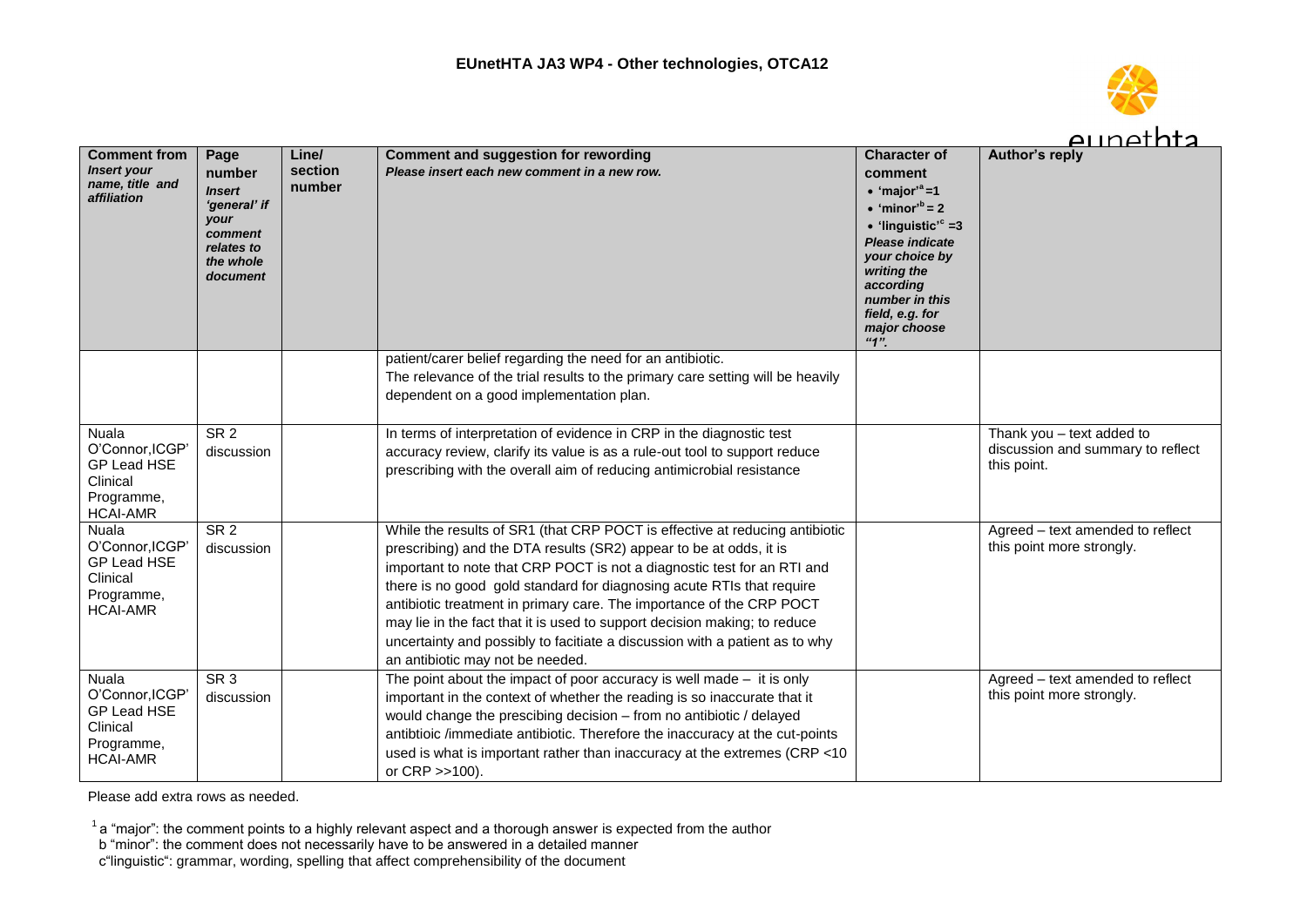

|                                           |                        |                  |                                                                                             |                                                                        | eunernta                                                                  |                                 |
|-------------------------------------------|------------------------|------------------|---------------------------------------------------------------------------------------------|------------------------------------------------------------------------|---------------------------------------------------------------------------|---------------------------------|
| <b>Comment from</b><br><b>Insert your</b> | Page<br>number         | Line/<br>section | <b>Comment and suggestion for rewording</b><br>Please insert each new comment in a new row. | <b>Character of</b><br>comment                                         | Author's reply                                                            |                                 |
| name, title and<br>affiliation            | <b>Insert</b>          | number           |                                                                                             | $\bullet$ 'major' <sup>a</sup> =1                                      |                                                                           |                                 |
|                                           | 'general' if           |                  |                                                                                             | $\bullet$ 'minor' <sup>b</sup> = 2                                     |                                                                           |                                 |
|                                           | <b>your</b><br>comment |                  |                                                                                             | $\bullet$ 'linguistic' <sup>c</sup> =3                                 |                                                                           |                                 |
|                                           | relates to             |                  |                                                                                             | Please indicate                                                        |                                                                           |                                 |
|                                           | the whole              |                  |                                                                                             | your choice by<br>writing the                                          |                                                                           |                                 |
|                                           | document               |                  |                                                                                             | according                                                              |                                                                           |                                 |
|                                           |                        |                  |                                                                                             | number in this                                                         |                                                                           |                                 |
|                                           |                        |                  |                                                                                             | field, e.g. for                                                        |                                                                           |                                 |
|                                           |                        |                  |                                                                                             | major choose<br>$4n$ .                                                 |                                                                           |                                 |
| <b>Nuala</b>                              | SR3 -                  |                  | The evidence that device accuracy is lower /more variable when used in                      |                                                                        | Agreed -this point also discussed in                                      |                                 |
| O'Connor, ICGP                            | discussion             |                  | primary care is important. It is also noted that the ease of use data                       |                                                                        | the organisational domain and also<br>in the discussion of the various    |                                 |
| GP Lead HSE                               |                        |                  | suggest some devices are easier to use and require less pre-handling that                   |                                                                        |                                                                           |                                 |
| Clinical<br>Programme,                    |                        |                  | others. Both these points are important in terms of practical application in                |                                                                        | chapters.                                                                 |                                 |
| <b>HCAI-AMR</b>                           |                        |                  | a GP practice setting – devices that are complex or tricky or more time                     |                                                                        |                                                                           |                                 |
|                                           |                        |                  | consuming to use or if they require a lot of additional quality assurance will              |                                                                        |                                                                           |                                 |
|                                           |                        |                  | reduce their acceptability in primary care, particularly for single operator                |                                                                        |                                                                           |                                 |
|                                           |                        |                  | GPs                                                                                         |                                                                        |                                                                           |                                 |
| Martin                                    |                        |                  | Acknowledge the difficulty summarising the DTA data and their limitations                   |                                                                        | Agreed - thank you. Text added to                                         |                                 |
| Cormican.                                 |                        |                  | as on the face of it, the sensitivity and specificity are not great, so the                 |                                                                        | discussion to reflect this point.                                         |                                 |
| Consultant<br>Microbiologist              |                        |                  | results are not convincing. The results do not conflict with the findings from              |                                                                        |                                                                           |                                 |
| National Lead                             |                        |                  | the review looking at its effectiveness in reducing prescribing. It is is                   |                                                                        |                                                                           |                                 |
| for HCAI/AMR.                             |                        |                  | possible that the test itself is not useful, but that it still has the desired              |                                                                        |                                                                           |                                 |
|                                           |                        |                  | effect because it is part of a process that encourages consideration and a                  |                                                                        |                                                                           |                                 |
|                                           |                        |                  | discussion that an antibiotic might not be needed, despite the uncertainty,                 |                                                                        |                                                                           |                                 |
|                                           |                        |                  | it is likelty that CRP POCT supports a culture of appropriate antimicrobial                 |                                                                        |                                                                           |                                 |
|                                           |                        |                  | prescribing.                                                                                |                                                                        |                                                                           |                                 |
| <b>Martin</b>                             |                        |                  | There is a concern that the decision to perform the test becomes one of                     |                                                                        | Thank you. Text added to reflect                                          |                                 |
| Cormican,<br>Consultant                   |                        |                  | habit or defensive medicine rather than because the test results are                        |                                                                        | that no long term evidence found in<br>relation to the effect of CRP POCT |                                 |
| Microbiologist                            |                        |                  | needed to inform a decision. We have seen a proliferation of testing for all                |                                                                        | on prescribing behaviour. Text                                            |                                 |
| National Lead                             |                        |                  | conditions which is leading to increased costs, but not necessarily leading                 |                                                                        | clarified to reflect that indication for                                  |                                 |
| for HCAI/AMR.                             |                        |                  |                                                                                             | to an improvement in the quality of care. There is also a concern that |                                                                           | CRP POCT is when there is still |
|                                           |                        |                  | clinicians will start to treat the test rather than the patient. While it can be            |                                                                        | uncertainty as to the need for an                                         |                                 |

 $1$  a "major": the comment points to a highly relevant aspect and a thorough answer is expected from the author

b "minor": the comment does not necessarily have to be answered in a detailed manner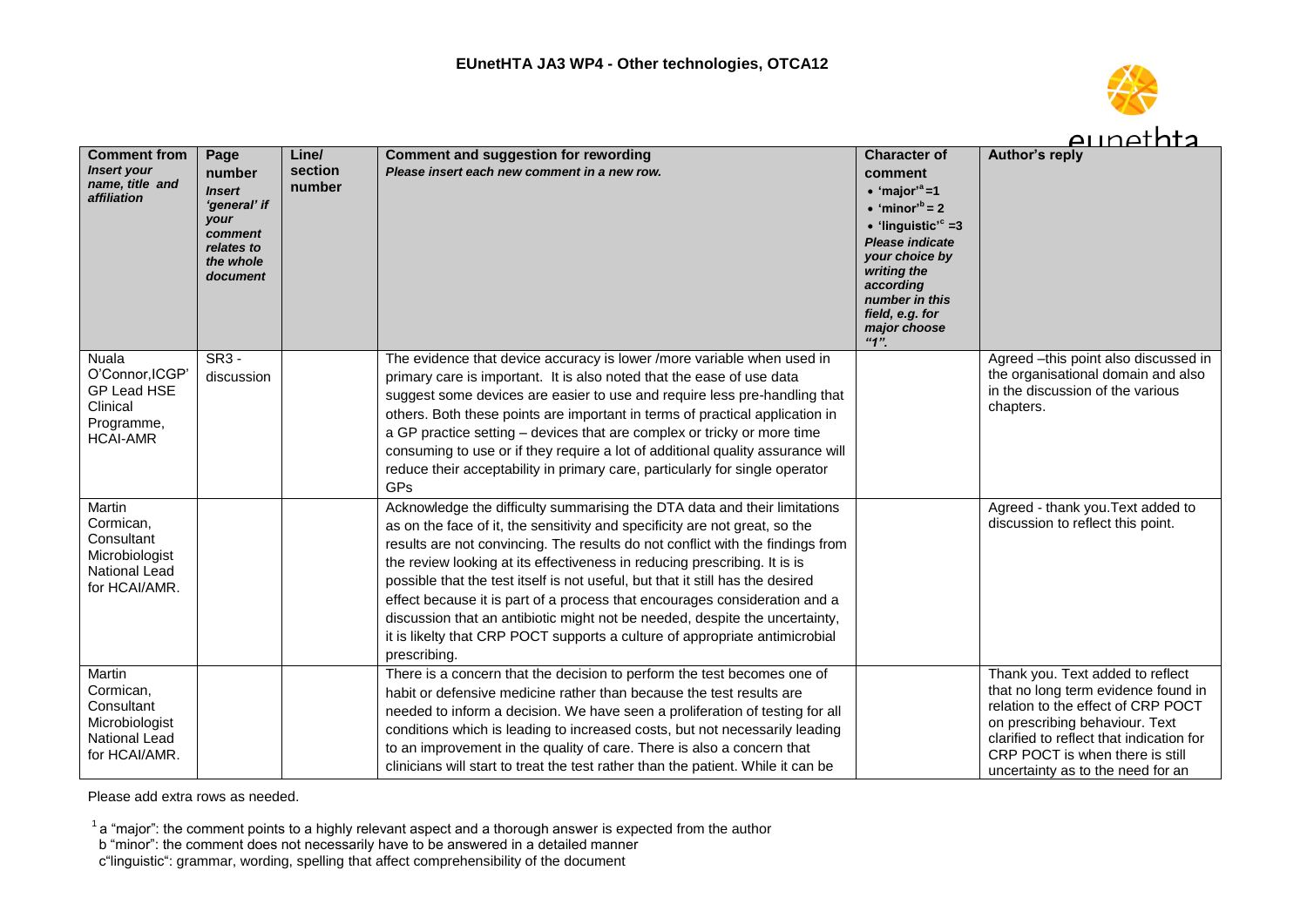

7 I T

|                                                                                              |                                                                                                           |                            |                                                                                                                                                                                                                                                                                                                                                  |                                                                                                                                                                                                                                                                                  | <u>Alinethta</u>                                                                                                                             |
|----------------------------------------------------------------------------------------------|-----------------------------------------------------------------------------------------------------------|----------------------------|--------------------------------------------------------------------------------------------------------------------------------------------------------------------------------------------------------------------------------------------------------------------------------------------------------------------------------------------------|----------------------------------------------------------------------------------------------------------------------------------------------------------------------------------------------------------------------------------------------------------------------------------|----------------------------------------------------------------------------------------------------------------------------------------------|
| <b>Comment from</b><br><b>Insert your</b><br>name, title and<br>affiliation                  | Page<br>number<br><b>Insert</b><br>'general' if<br>your<br>comment<br>relates to<br>the whole<br>document | Line/<br>section<br>number | <b>Comment and suggestion for rewording</b><br>Please insert each new comment in a new row.                                                                                                                                                                                                                                                      | <b>Character of</b><br>comment<br>$\bullet$ 'major' <sup>a</sup> =1<br>$\bullet$ 'minor' <sup>b</sup> = 2<br>$\bullet$ 'linguistic' <sup>c</sup> =3<br>Please indicate<br>your choice by<br>writing the<br>according<br>number in this<br>field, e.g. for<br>major choose<br>"1" | Author's reply                                                                                                                               |
|                                                                                              |                                                                                                           |                            | useful to have an objective measure for some patients as part of an<br>education drive to confirm that an antibiotic is not ncessary, driving the<br>process of testing can undermine the confidence of the doctor (and the<br>patient) in their ability to make a clinical diagnosis.                                                           |                                                                                                                                                                                                                                                                                  | antibioic following a clinical<br>diagnosis.                                                                                                 |
| Martin<br>Cormican,<br>Consultant<br>Microbiologist<br>National Lead<br>for HCAI/AMR.        |                                                                                                           |                            | From a behavioural perspective, there is a concern that patients may<br>transfer their dependency on antibiotic for every RTI to having to have a<br>test to confirm that they don't need an antibiotic - it increases the cost of<br>care and also the concern that there may be treatment of the test,<br>particularly for borderline results. |                                                                                                                                                                                                                                                                                  | Thank you. Text added to reflect<br>that further research required to<br>assess the effect of CRP POCT on<br>patient consultation behaviour. |
| Martin<br>Cormican,<br>Consultant<br>Microbiologist<br><b>National Lead</b><br>for HCAI/AMR. |                                                                                                           |                            | Again, earlier point is relevant. A degree of inaccuracy may be acceptable<br>as it is the accuracy at the cut-points that is important or the extent to<br>which inaccuracies lead to a different decision.                                                                                                                                     |                                                                                                                                                                                                                                                                                  | Text added to clarify this point.                                                                                                            |
| Safety                                                                                       |                                                                                                           |                            |                                                                                                                                                                                                                                                                                                                                                  |                                                                                                                                                                                                                                                                                  |                                                                                                                                              |
| Elizabeth<br>Beech, NHS<br>Improvement                                                       |                                                                                                           |                            | It is important to highglight that the data in this systematic review do no<br>capture adverse events associated with antibiotic treatment unless result<br>in a reconsultation or a hospital admission. NICE clinical guidelines outline<br>the number needed to harm for different conditions. Findings could be<br>discussed in this context. |                                                                                                                                                                                                                                                                                  | Text added to the discussion to<br>reflect this point.                                                                                       |
| <b>Nuala</b><br>O'Connor, ICGP'                                                              | <b>Discussion</b>                                                                                         |                            | Note earlier point in relation to CRP POCT as a decision support tool. RCT<br>data will not capture rare serious events, so evidence from long term                                                                                                                                                                                              |                                                                                                                                                                                                                                                                                  | Agreed – text added to discussion<br>to reflect hte limitiations of the                                                                      |

Please add extra rows as needed.

 $1$  a "major": the comment points to a highly relevant aspect and a thorough answer is expected from the author

b "minor": the comment does not necessarily have to be answered in a detailed manner